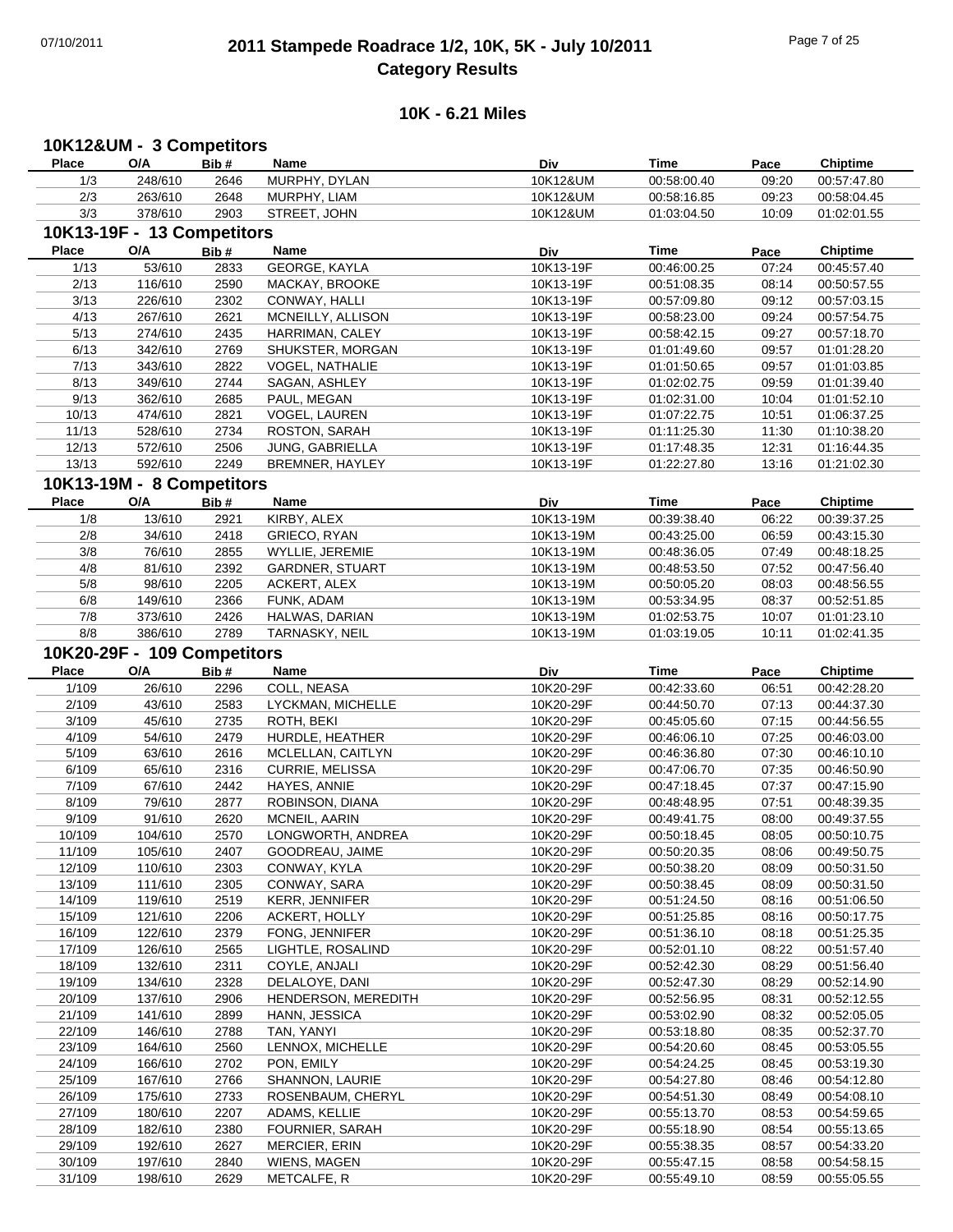## 07/10/2011 **2011 Stampede Roadrace 1/2, 10K, 5K - July 10/2011** Page 8 of 25 **Category Results**

#### **10K - 6.21 Miles**

## **10K20-29F - 109 Competitors**

| <b>Place</b> | O/A     | Bib# | Name                   | Div       | Time        | Pace  | <b>Chiptime</b> |
|--------------|---------|------|------------------------|-----------|-------------|-------|-----------------|
| 32/109       | 199/610 | 2645 | MULEKOVA, NATALIA      | 10K20-29F | 00:55:50.10 | 08:59 | 00:55:24.55     |
| 33/109       | 202/610 | 2703 | POPE, GRACE            | 10K20-29F | 00:56:01.35 | 09:01 | 00:55:27.10     |
| 34/109       | 204/610 | 2920 | SALBUVIK, SONJA        | 10K20-29F | 00:56:14.00 | 09:03 | 00:55:26.35     |
| 35/109       | 206/610 | 2437 | HARRISON, TENNILLE     | 10K20-29F | 00:56:14.45 | 09:03 | 00:55:34.50     |
|              |         |      |                        |           |             |       |                 |
| 36/109       | 209/610 | 2599 | MAHAJAN, SAPNA         | 10K20-29F | 00:56:15.75 | 09:03 | 00:55:35.55     |
| 37/109       | 214/610 | 2849 | WOOLF, AMY             | 10K20-29F | 00:56:33.50 | 09:06 | 00:56:05.10     |
| 38/109       | 215/610 | 2893 | ARNESON, MEGAN         | 10K20-29F | 00:56:40.00 | 09:07 | 00:56:18.05     |
| 39/109       | 218/610 | 2500 | JOHAL, NICKI           | 10K20-29F | 00:56:42.40 | 09:07 | 00:56:34.60     |
| 40/109       | 239/610 | 2754 | <b>SCHALIN, ELYSE</b>  | 10K20-29F | 00:57:42.30 | 09:17 | 00:56:20.15     |
| 41/109       | 246/610 | 2450 | HEREYGERS, LESLEY      | 10K20-29F | 00:57:56.25 | 09:19 | 00:57:03.75     |
| 42/109       | 257/610 | 2364 | ENTZ, REBECCA          | 10K20-29F | 00:58:12.00 | 09:22 | 00:57:19.70     |
| 43/109       | 260/610 | 2208 | AGATE, EMILY           | 10K20-29F | 00:58:13.10 | 09:22 | 00:57:56.30     |
| 44/109       | 268/610 | 2907 | SAMPSON, CASSIE        | 10K20-29F | 00:58:28.85 | 09:25 | 00:57:54.15     |
|              |         |      |                        |           |             |       |                 |
| 45/109       | 269/610 | 2698 | PILLMAN, JESSICA       | 10K20-29F | 00:58:32.20 | 09:25 | 00:57:48.95     |
| 46/109       | 272/610 | 2472 | HOPKINS, ALLISON       | 10K20-29F | 00:58:37.10 | 09:26 | 00:58:22.30     |
| 47/109       | 279/610 | 2881 | BRUNI, AMANDA          | 10K20-29F | 00:58:50.50 | 09:28 | 00:58:08.60     |
| 48/109       | 278/610 | 2265 | CAMPBELL, AILENE       | 10K20-29F | 00:58:50.50 | 09:28 | 00:58:09.60     |
| 49/109       | 282/610 | 2853 | WURZ, AMANDA           | 10K20-29F | 00:58:56.45 | 09:29 | 00:58:04.40     |
| 50/109       | 297/610 | 2332 | DESBARATS, LAURA       | 10K20-29F | 00:59:17.80 | 09:32 | 00:58:48.00     |
| 51/109       | 309/610 | 2306 | COOPER, JENNIFER       | 10K20-29F | 01:00:19.05 | 09:42 | 00:59:33.05     |
| 52/109       | 317/610 | 2503 | JOHNSTONE, SHYLA       | 10K20-29F | 01:00:46.35 | 09:47 | 01:00:20.85     |
| 53/109       | 331/610 | 2326 | DEARDEN, TANIA         | 10K20-29F | 01:01:31.10 | 09:54 | 01:01:15.75     |
|              |         |      |                        | 10K20-29F |             |       |                 |
| 54/109       | 333/610 | 2809 | TRUDEL, SAMANTHA       |           | 01:01:36.80 | 09:55 | 01:00:33.80     |
| 55/109       | 334/610 | 2810 | TSE, ANGELA            | 10K20-29F | 01:01:37.80 | 09:55 | 01:00:11.60     |
| 56/109       | 351/610 | 2879 | TKACH, JESSLYN         | 10K20-29F | 01:02:11.90 | 10:00 | 01:00:44.10     |
| 57/109       | 352/610 | 2395 | <b>GEORGE, NATASHA</b> | 10K20-29F | 01:02:12.50 | 10:01 | 01:01:18.10     |
| 58/109       | 364/610 | 2762 | SELSING, JUSTINE       | 10K20-29F | 01:02:37.05 | 10:04 | 01:02:13.45     |
| 59/109       | 370/610 | 2224 | BEDARD, PASCALE        | 10K20-29F | 01:02:44.90 | 10:06 | 01:02:00.00     |
| 60/109       | 376/610 | 2234 | BOJSZA, AMANDA         | 10K20-29F | 01:03:01.35 | 10:08 | 01:02:37.65     |
| 61/109       | 379/610 | 2670 | OGGY, DANIELLE         | 10K20-29F | 01:03:05.75 | 10:09 | 01:02:42.25     |
| 62/109       | 381/610 | 2324 | DE JONG, CHELSEA       | 10K20-29F | 01:03:11.10 | 10:10 | 01:02:50.80     |
|              |         |      |                        | 10K20-29F |             |       |                 |
| 63/109       | 384/610 | 2901 | PARKER, ALICIA         |           | 01:03:18.00 | 10:11 | 01:02:03.90     |
| 64/109       | 385/610 | 2790 | TARNASKY, SAMANTHA     | 10K20-29F | 01:03:18.40 | 10:11 | 01:02:41.10     |
| 65/109       | 388/610 | 2464 | HOBDAY, KATIE          | 10K20-29F | 01:03:25.30 | 10:12 | 01:02:38.40     |
| 66/109       | 392/610 | 2277 | CHECK, CHLOE           | 10K20-29F | 01:03:30.10 | 10:13 | 01:02:15.40     |
| 67/109       | 393/610 | 2568 | LLEWELLYN, LAURA       | 10K20-29F | 01:03:35.00 | 10:14 | 01:01:37.10     |
| 68/109       | 400/610 | 2837 | WHEELER, KATHRYN       | 10K20-29F | 01:04:06.60 | 10:19 | 01:03:12.30     |
| 69/109       | 414/610 | 2260 | <b>BURNETT, KRISTA</b> | 10K20-29F | 01:04:34.00 | 10:23 | 01:03:18.20     |
| 70/109       | 417/610 | 2756 | SCHMOLD, NIKKI         | 10K20-29F | 01:04:43.40 | 10:25 | 01:04:14.40     |
| 71/109       | 420/610 | 2576 | LUI, ALICE             | 10K20-29F | 01:04:49.90 | 10:26 | 01:03:54.00     |
| 72/109       | 422/610 | 2806 | TOMEI, RACHEL          | 10K20-29F | 01:04:51.30 | 10:26 | 01:03:24.10     |
|              | 424/610 | 2707 | PUSZTAY, VANESSA       |           |             | 10:27 |                 |
| 73/109       |         |      |                        | 10K20-29F | 01:04:59.45 |       | 01:04:08.65     |
| 74/109       | 432/610 | 2872 | MANZOCCO, CHRISTIANA   | 10K20-29F | 01:05:19.80 | 10:31 | 01:05:04.65     |
| 75/109       | 433/610 | 2641 | MOROZ, ALLISON         | 10K20-29F | 01:05:25.65 | 10:32 | 01:04:15.10     |
| 76/109       | 436/610 | 2759 | SEDA, KAREN            | 10K20-29F | 01:05:26.05 | 10:32 | 01:04:11.65     |
| 77/109       | 440/610 | 2661 | NOLKE, JULIE           | 10K20-29F | 01:05:37.55 | 10:34 | 01:05:15.55     |
| 78/109       | 442/610 | 2871 | KORO, LINDSAY          | 10K20-29F | 01:05:39.00 | 10:34 | 01:04:03.20     |
| 79/109       | 456/610 | 2676 | OLSEN, MEGAN           | 10K20-29F | 01:06:13.40 | 10:39 | 01:05:27.10     |
| 80/109       | 457/610 | 2666 | O'GRADY, KRISTY        | 10K20-29F | 01:06:16.80 | 10:40 | 01:04:48.85     |
| 81/109       | 468/610 | 2501 | JOHANSEN, HEATHER      | 10K20-29F | 01:06:41.15 | 10:44 | 01:06:05.55     |
| 82/109       | 469/610 | 2567 | LIPINSKI, JOANNE       | 10K20-29F | 01:07:06.50 | 10:48 | 01:06:23.70     |
| 83/109       | 472/610 | 2632 | MILLER, LEAH           | 10K20-29F | 01:07:10.85 | 10:49 | 01:06:32.70     |
|              |         |      |                        |           |             |       |                 |
| 84/109       | 473/610 | 2279 | CHO, MICHELLE          | 10K20-29F | 01:07:17.60 | 10:50 | 01:06:22.35     |
| 85/109       | 475/610 | 2558 | LEIPNITZ, ANTJE        | 10K20-29F | 01:07:23.50 | 10:51 | 01:07:09.00     |
| 86/109       | 476/610 | 2448 | HENNIG, SHANNON        | 10K20-29F | 01:07:31.50 | 10:52 | 01:06:12.95     |
| 87/109       | 480/610 | 2445 | HEFFERNAN, KATHERINE   | 10K20-29F | 01:07:43.10 | 10:54 | 01:06:51.50     |
| 88/109       | 485/610 | 2334 | DESROSIERS, MELANIE    | 10K20-29F | 01:08:30.75 | 11:01 | 01:08:16.35     |
| 89/109       | 486/610 | 2488 | JAGT, KATHRYN          | 10K20-29F | 01:08:41.85 | 11:03 | 01:08:29.45     |
| 90/109       | 493/610 | 2644 | MUCSI, ASHLEY          | 10K20-29F | 01:09:20.15 | 11:09 | 01:09:06.10     |
| 91/109       | 497/610 | 2358 | EDIGER, DIANA          | 10K20-29F | 01:09:27.20 | 11:11 | 01:07:58.90     |
| 92/109       | 498/610 | 2228 | BERKEL, SARA           | 10K20-29F | 01:09:28.10 | 11:11 | 01:09:04.50     |
| 93/109       | 509/610 | 2264 | CALDWELL, PAULA        | 10K20-29F | 01:10:04.00 | 11:16 | 01:09:22.70     |
|              |         |      |                        |           |             |       |                 |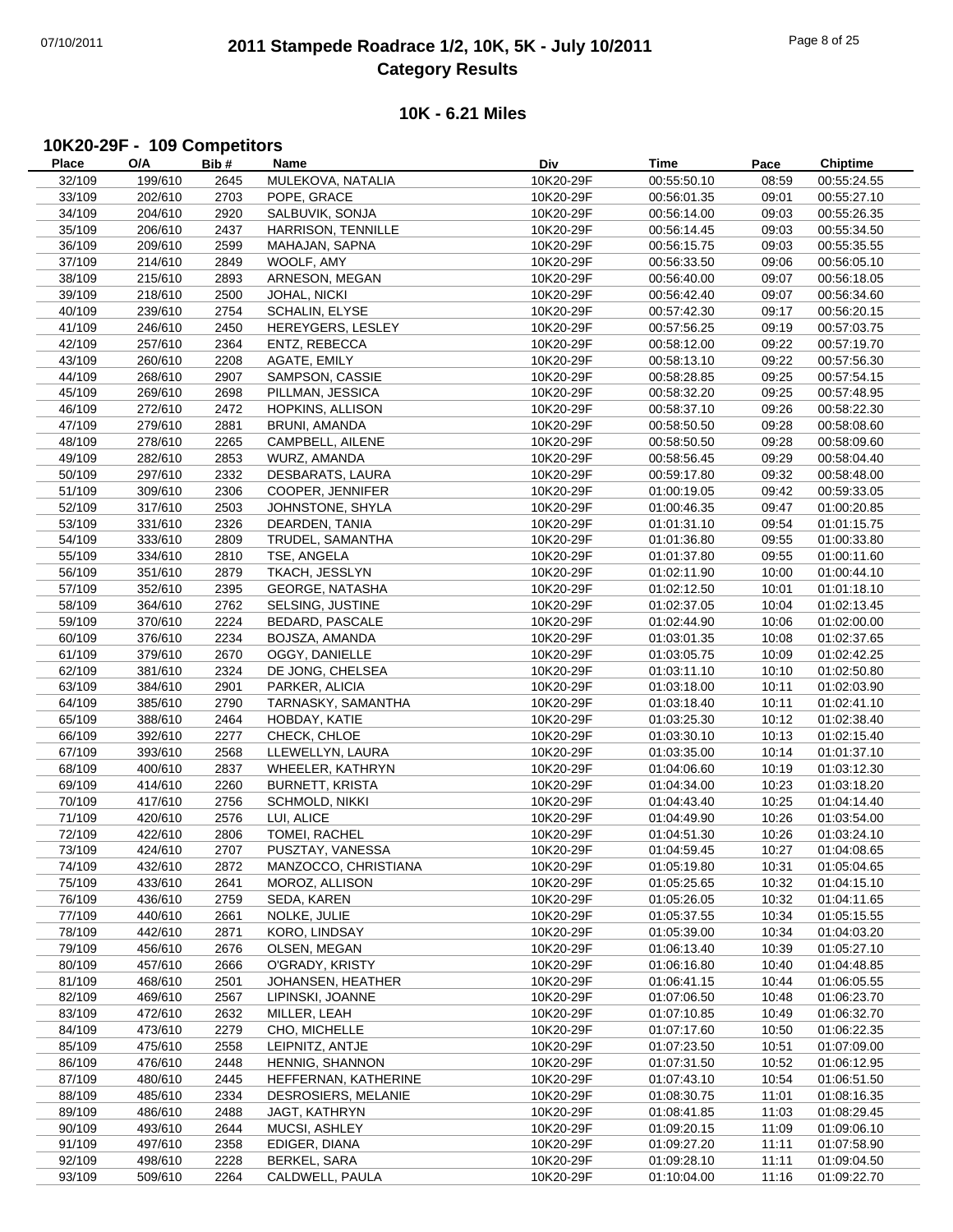## 07/10/2011 **2011 Stampede Roadrace 1/2, 10K, 5K - July 10/2011** Page 9 of 25 **Category Results**

#### **10K - 6.21 Miles**

## **10K20-29F - 109 Competitors**

| Place        | O/A                        | Bib# | Name                    | Div       | Time        | Pace  | <b>Chiptime</b> |
|--------------|----------------------------|------|-------------------------|-----------|-------------|-------|-----------------|
| 94/109       | 510/610                    | 2543 | KWOK, OLIVE             | 10K20-29F | 01:10:10.70 | 11:18 | 01:09:33.70     |
| 95/109       | 515/610                    | 2272 | CATES, SIAN             | 10K20-29F | 01:10:30.10 | 11:21 | 01:10:12.90     |
| 96/109       | 519/610                    | 2825 | WALDEN, ASHLYN          | 10K20-29F | 01:10:57.50 | 11:25 | 01:10:28.50     |
| 97/109       | 522/610                    | 2396 | GETZ, JENNIFER          | 10K20-29F | 01:11:06.20 | 11:26 | 01:10:49.50     |
| 98/109       | 527/610                    | 2609 | MCCHARLES, MARINA       | 10K20-29F | 01:11:19.75 | 11:29 | 01:09:16.75     |
| 99/109       | 541/610                    | 2323 | DAVIS, HEATHER          | 10K20-29F | 01:13:31.10 | 11:50 | 01:12:09.25     |
| 100/109      | 552/610                    | 2515 | KELLY, LAUREN           | 10K20-29F | 01:15:22.55 | 12:08 | 01:14:07.90     |
| 101/109      | 553/610                    | 2545 | LAIRD, CHELSEA          | 10K20-29F | 01:15:24.30 | 12:08 | 01:14:08.60     |
| 102/109      | 556/610                    | 2929 | SUDASINGHEGE, JANANI    | 10K20-29F | 01:15:27.60 | 12:09 | 01:14:13.50     |
| 103/109      | 558/610                    | 2204 | ABREY, AUTUMN           | 10K20-29F | 01:15:30.40 | 12:09 | 01:14:12.90     |
| 104/109      | 567/610                    | 2345 | DOORNBOS, DANIELLE      | 10K20-29F | 01:16:31.75 | 12:19 | 01:15:22.95     |
| 105/109      | 582/610                    | 2554 | LEE, ANITA              | 10K20-29F | 01:20:16.30 | 12:55 | 01:19:33.60     |
| 106/109      | 583/610                    | 2856 | YANG, BO                | 10K20-29F | 01:20:18.55 | 12:55 | 01:19:36.95     |
| 107/109      | 589/610                    | 2749 | SANDERSON, ERIN         | 10K20-29F | 01:21:46.35 | 13:10 | 01:20:13.65     |
| 108/109      | 590/610                    | 2533 | KOOPMANS, KAIA          | 10K20-29F | 01:21:47.15 | 13:10 | 01:20:15.05     |
| 109/109      | 602/610                    | 2552 | LEALAND, JENNIFER       | 10K20-29F | 01:26:35.10 | 13:56 | 01:26:14.10     |
|              |                            |      |                         |           |             |       |                 |
|              | 10K20-29M - 43 Competitors |      |                         |           |             |       |                 |
| <b>Place</b> | O/A                        | Bib# | Name                    | Div       | <b>Time</b> | Pace  | <b>Chiptime</b> |
| 1/43         | 2/610                      | 2736 | ROTH, JONATHAN          | 10K20-29M | 00:35:43.10 | 05:45 | 00:35:42.45     |
| 2/43         | 9/610                      | 2781 | STEUDLER, CARL          | 10K20-29M | 00:38:26.45 | 06:11 | 00:38:25.20     |
| 3/43         | 12/610                     | 2864 | ZIMMER, EARL            | 10K20-29M | 00:39:25.85 | 06:20 | 00:39:17.25     |
| 4/43         | 14/610                     | 2724 | RIGBY, BEN              | 10K20-29M | 00:40:03.80 | 06:27 | 00:39:56.90     |
| 5/43         | 16/610                     | 2851 | WRIGHTSON, JOHN         | 10K20-29M | 00:40:28.70 | 06:31 | 00:40:25.00     |
| 6/43         | 17/610                     | 2897 | CARRICK, JON            | 10K20-29M | 00:40:30.25 | 06:31 | 00:40:29.10     |
| 7/43         | 18/610                     | 2494 | JEFFERY, TYLER          | 10K20-29M | 00:41:09.25 | 06:37 | 00:41:04.75     |
| 8/43         | 19/610                     | 2936 | ULLYOTT, BRETT          | 10K20-29M | 00:41:17.85 | 06:39 | 00:41:08.25     |
| 9/43         | 23/610                     | 2628 | FRY, DAVID              | 10K20-29M | 00:42:17.05 | 06:48 | 00:41:56.95     |
| 10/43        | 30/610                     | 2743 | SAETRE, MARTY           | 10K20-29M | 00:42:57.50 | 06:55 | 00:42:46.20     |
| 11/43        | 36/610                     | 2619 | MCLEOD, SEAN            | 10K20-29M | 00:44:06.10 | 07:06 | 00:44:02.10     |
| 12/43        | 64/610                     | 2434 | HARNETT, DAVID          | 10K20-29M | 00:46:59.45 | 07:33 | 00:46:53.05     |
| 13/43        | 68/610                     | 2630 | METHOT, ALEXANDRE       | 10K20-29M | 00:47:41.30 | 07:40 | 00:47:31.05     |
| 14/43        | 74/610                     | 2421 | GUNDERSON, DAVID        | 10K20-29M | 00:48:15.75 | 07:46 | 00:48:12.90     |
| 15/43        | 84/610                     | 2930 | PARISH, ALAN            | 10K20-29M | 00:48:57.00 | 07:52 | 00:47:17.30     |
| 16/43        | 86/610                     | 2246 | <b>BRACKETT, BEN</b>    | 10K20-29M | 00:49:06.45 | 07:54 | 00:47:15.45     |
| 17/43        | 94/610                     | 2708 | RAFTER, GREG            | 10K20-29M | 00:49:57.60 | 08:02 | 00:49:35.50     |
| 18/43        | 108/610                    | 2845 | WONG, KEN               | 10K20-29M | 00:50:33.75 | 08:08 | 00:49:39.45     |
| 19/43        | 109/610                    | 2706 | POWER, TIMOTHY          | 10K20-29M | 00:50:36.20 | 08:08 | 00:50:04.20     |
| 20/43        | 113/610                    | 2719 | REID, JOHNNY            | 10K20-29M | 00:50:45.10 | 08:10 | 00:49:40.80     |
| 21/43        | 117/610                    | 2378 | FONG, ALEX              | 10K20-29M | 00:51:08.50 | 08:14 | 00:50:57.70     |
| 22/43        | 118/610                    | 2886 | <b>GREEN, MICHAEL</b>   | 10K20-29M | 00:51:09.15 | 08:14 | 00:51:03.60     |
| 23/43        | 127/610                    | 2295 | COLL, EOIN              | 10K20-29M | 00:52:01.60 | 08:22 | 00:50:23.90     |
| 24/43        | 129/610                    | 2428 | HAMILTON, NICHOLAS      | 10K20-29M | 00:52:11.60 | 08:24 | 00:51:47.40     |
| 25/43        | 147/610                    | 2367 | FERNANDO, JOSEPH        | 10K20-29M | 00:53:19.05 | 08:35 | 00:52:37.75     |
| 26/43        | 160/610                    | 2937 | ROLLETT, JOHN           | 10K20-29M | 00:54:13.50 | 08:43 | 00:54:03.30     |
| 27/43        | 169/610                    | 2916 | SMITH, ROB              | 10K20-29M | 00:54:33.50 | 08:47 | 00:54:01.00     |
| 28/43        | 177/610                    | 2223 | <b>BEATON, GERARD</b>   | 10K20-29M | 00:55:08.45 | 08:52 | 00:54:59.10     |
| 29/43        | 183/610                    | 2370 | FIELD, KYLE             | 10K20-29M | 00:55:19.75 | 08:54 | 00:54:17.35     |
| 30/43        | 252/610                    | 2671 | OHENE, JAMES            | 10K20-29M | 00:58:05.60 | 09:21 | 00:56:29.30     |
| 31/43        | 320/610                    | 2424 | HALVORSEN, JEFF         | 10K20-29M | 01:00:52.10 | 09:48 | 00:59:48.25     |
| 32/43        | 332/610                    | 2844 | WINKLER, KAI            | 10K20-29M | 01:01:34.70 | 09:55 | 01:01:01.20     |
| 33/43        | 337/610                    | 2544 | <b>KWONG, EDWARD</b>    | 10K20-29M | 01:01:41.50 | 09:56 | 01:01:18.40     |
| 34/43        | 396/610                    | 2597 | MADAMESILA, MICO JAMES  | 10K20-29M | 01:03:47.30 | 10:16 | 01:03:24.60     |
| 35/43        | 397/610                    | 2297 | COLLIS, ADAM            | 10K20-29M | 01:03:49.40 | 10:16 | 01:03:02.85     |
| 36/43        | 413/610                    | 2746 | SALI, MICHAEL           | 10K20-29M | 01:04:33.60 | 10:23 | 01:03:17.25     |
| 37/43        | 434/610                    | 2478 | <b>HUGHSON, PATRICK</b> | 10K20-29M | 01:05:25.85 | 10:32 | 01:04:01.25     |
| 38/43        | 438/610                    | 2904 | KEIRSTEAD, ANDREW       | 10K20-29M | 01:05:34.55 | 10:33 | 01:05:00.50     |
| 39/43        | 448/610                    | 2459 | HILL, KEVIN             | 10K20-29M | 01:05:58.15 | 10:37 | 01:04:36.10     |
| 40/43        | 454/610                    | 2915 | <b>KLOIBER, PETER</b>   | 10K20-29M | 01:06:08.55 | 10:39 | 01:05:36.65     |
| 41/43        | 496/610                    | 2652 | NAIDEN, MATTHEW         | 10K20-29M | 01:09:26.95 | 11:11 | 01:07:58.25     |
| 42/43        | 532/610                    | 2354 | DUNNE, AARON            | 10K20-29M | 01:11:46.85 | 11:33 | 01:10:20.15     |
| 43/43        | 579/610                    | 2891 | MULALIC, DAMIR          | 10K20-29M | 01:19:38.90 | 12:49 | 01:18:15.00     |
|              |                            |      |                         |           |             |       |                 |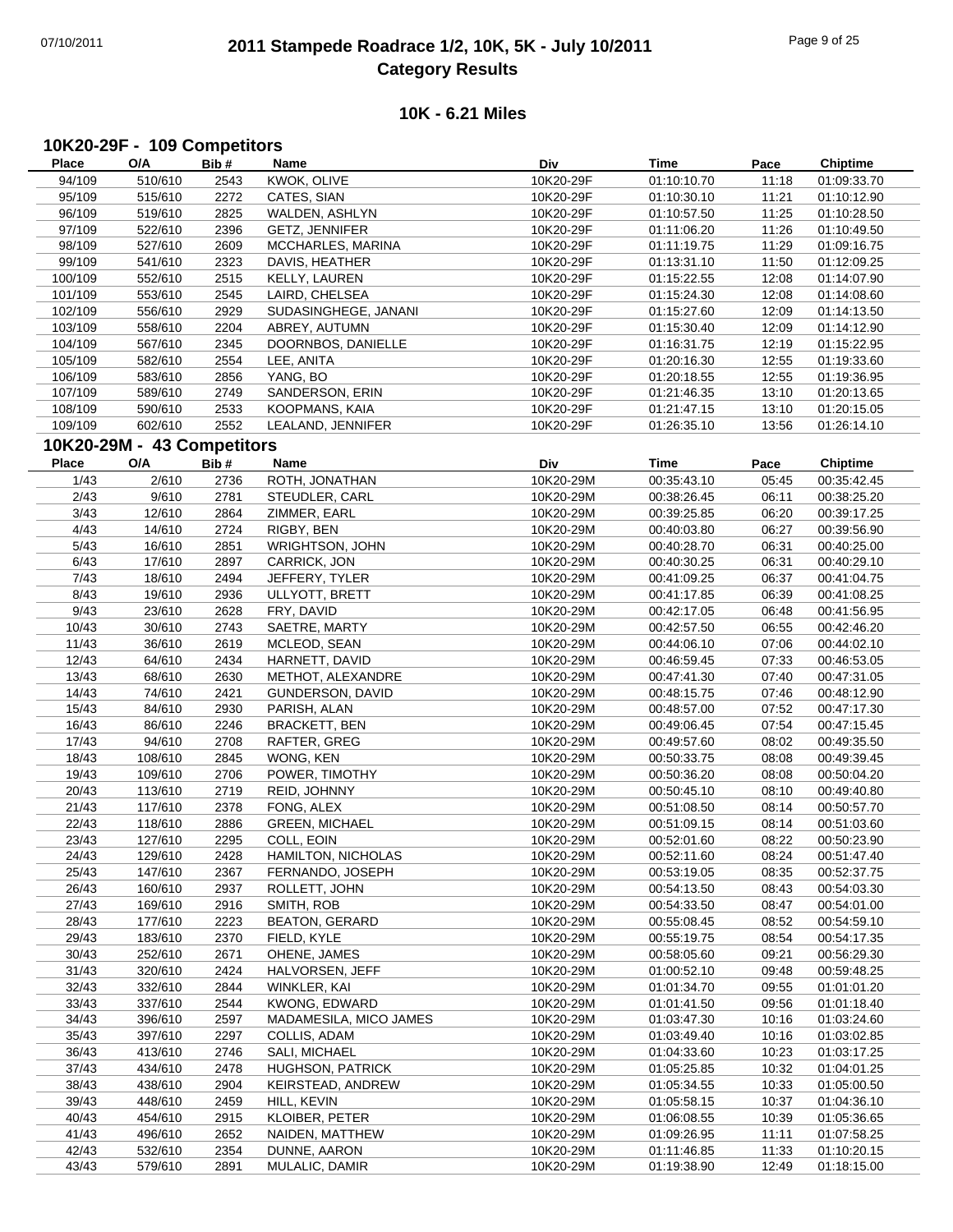## 07/10/2011 **2011 Stampede Roadrace 1/2, 10K, 5K - July 10/2011** Page 10 of 25 **Category Results**

#### **10K - 6.21 Miles**

## **10K30-39F - 157 Competitors**

| Place  | O/A     | Bib# | Name                      | Div       | Time        | Pace  | Chiptime    |
|--------|---------|------|---------------------------|-----------|-------------|-------|-------------|
| 1/157  | 15/610  | 2649 | MURPHY, STEPHANIE         | 10K30-39F | 00:40:23.30 | 06:30 | 00:40:22.05 |
| 2/157  | 21/610  | 2497 | JEWETT, RHONDA            | 10K30-39F | 00:41:45.95 | 06:43 | 00:41:43.95 |
| 3/157  | 33/610  | 2895 | LOHMANN, TARA             | 10K30-39F | 00:43:17.80 | 06:58 | 00:43:02.35 |
|        |         |      |                           |           |             |       |             |
| 4/157  | 35/610  | 2210 | ALINSANGAN, NANCY         | 10K30-39F | 00:43:54.60 | 07:04 | 00:43:48.10 |
| 5/157  | 38/610  | 2868 | ROWE, JENNY               | 10K30-39F | 00:44:18.80 | 07:08 | 00:44:13.10 |
| 6/157  | 40/610  | 2461 | HIRD, AYANO               | 10K30-39F | 00:44:32.60 | 07:10 | 00:44:21.65 |
| 7/157  | 60/610  | 2521 | <b>KERWIN, STEPHANIE</b>  | 10K30-39F | 00:46:32.50 | 07:29 | 00:46:27.95 |
| 8/157  | 72/610  | 2339 | DICKINSON, CHERYL         | 10K30-39F | 00:48:05.00 | 07:44 | 00:47:51.50 |
| 9/157  | 90/610  | 2672 | OHLSON, CHANEL            | 10K30-39F | 00:49:19.20 | 07:56 | 00:49:02.70 |
| 10/157 | 92/610  | 2882 | <b>DEMERS, KRISTI</b>     | 10K30-39F | 00:49:47.50 | 08:01 | 00:49:41.80 |
| 11/157 | 93/610  | 2691 | PENNO, ERIN               | 10K30-39F | 00:49:48.85 | 08:01 | 00:49:37.80 |
| 12/157 | 97/610  | 2591 | MACKAY, SUSAN             | 10K30-39F | 00:50:04.10 | 08:03 | 00:49:51.20 |
| 13/157 | 101/610 | 2867 | HYMAN, TRICIA             | 10K30-39F | 00:50:11.65 | 08:05 | 00:50:02.55 |
|        |         |      |                           |           |             |       |             |
| 14/157 | 107/610 | 2526 | KING, SARAH               | 10K30-39F | 00:50:29.35 | 08:07 | 00:50:21.60 |
| 15/157 | 130/610 | 2318 | CUSANELLI, JULIE-ANN      | 10K30-39F | 00:52:22.15 | 08:25 | 00:52:13.30 |
| 16/157 | 138/610 | 2538 | <b>KRZYWICKI, SHANNON</b> | 10K30-39F | 00:52:57.75 | 08:31 | 00:52:43.70 |
| 17/157 | 139/610 | 2213 | ARPIN, CHERYL             | 10K30-39F | 00:53:00.80 | 08:32 | 00:52:47.35 |
| 18/157 | 140/610 | 2400 | GIFFEN, REBECCA           | 10K30-39F | 00:53:01.30 | 08:32 | 00:52:24.40 |
| 19/157 | 142/610 | 2369 | FERO, JENNIFER            | 10K30-39F | 00:53:04.55 | 08:32 | 00:52:34.65 |
| 20/157 | 144/610 | 2721 | REID-SPIRK, DEBBONAIRE    | 10K30-39F | 00:53:09.30 | 08:33 | 00:52:07.90 |
| 21/157 | 150/610 | 2423 | HALPRIN, DANYAEL          | 10K30-39F | 00:53:38.45 | 08:38 | 00:53:28.85 |
| 22/157 | 152/610 | 2402 | GILLESPIE, MOLLY          | 10K30-39F | 00:53:39.30 | 08:38 | 00:53:13.00 |
| 23/157 | 154/610 | 2259 | <b>BURGIS, MELISSA</b>    | 10K30-39F | 00:53:40.30 | 08:38 | 00:52:30.80 |
|        |         |      |                           |           |             |       |             |
| 24/157 | 158/610 | 2604 | MAWHINNEY, SHARLA         | 10K30-39F | 00:54:07.45 | 08:42 | 00:53:58.45 |
| 25/157 | 159/610 | 2928 | WINGERAK, DALLAS          | 10K30-39F | 00:54:11.10 | 08:43 | 00:54:00.35 |
| 26/157 | 161/610 | 2359 | ELGIE, KATIE              | 10K30-39F | 00:54:14.50 | 08:44 | 00:53:00.25 |
| 27/157 | 163/610 | 2511 | KEATLEY, CATHERINE        | 10K30-39F | 00:54:19.35 | 08:44 | 00:53:35.15 |
| 28/157 | 165/610 | 2293 | COCKER, ALLISON           | 10K30-39F | 00:54:22.50 | 08:45 | 00:53:47.15 |
| 29/157 | 171/610 | 2539 | KUBASEK, GLENDA           | 10K30-39F | 00:54:38.60 | 08:48 | 00:54:24.85 |
| 30/157 | 172/610 | 2415 | <b>GREENALL, GERI</b>     | 10K30-39F | 00:54:40.40 | 08:48 | 00:54:16.60 |
| 31/157 | 176/610 | 2255 | BUFFAM, JENNY             | 10K30-39F | 00:55:01.50 | 08:51 | 00:54:27.60 |
| 32/157 | 181/610 | 2225 | BENKE, AMANDA             | 10K30-39F | 00:55:18.10 | 08:54 | 00:55:03.90 |
| 33/157 | 185/610 | 2475 | HOWARD, SHARLA            | 10K30-39F | 00:55:24.05 | 08:55 | 00:54:43.55 |
| 34/157 | 186/610 | 2348 | DOYLE, KIMBERLIEGH        | 10K30-39F | 00:55:25.60 | 08:55 | 00:55:00.60 |
|        |         |      |                           |           |             |       |             |
| 35/157 | 189/610 | 2862 | ZAMBORY, JENNIFER         | 10K30-39F | 00:55:34.70 | 08:57 | 00:55:16.80 |
| 36/157 | 191/610 | 2499 | JO, CHRISTY               | 10K30-39F | 00:55:36.35 | 08:57 | 00:55:29.95 |
| 37/157 | 195/610 | 2581 | LUPUL, SHERI              | 10K30-39F | 00:55:42.35 | 08:58 | 00:55:00.85 |
| 38/157 | 203/610 | 2900 | INGLIS, JULIE             | 10K30-39F | 00:56:02.75 | 09:01 | 00:55:13.40 |
| 39/157 | 205/610 | 2466 | HOGAN, BRIGID             | 10K30-39F | 00:56:14.25 | 09:03 | 00:55:21.45 |
| 40/157 | 208/610 | 2750 | SAPERGIA, SOPHIE          | 10K30-39F | 00:56:15.20 | 09:03 | 00:55:34.80 |
| 41/157 | 211/610 | 2470 | HONG, JULIE               | 10K30-39F | 00:56:23.40 | 09:04 | 00:55:47.25 |
| 42/157 | 213/610 | 2857 | YOUNG, JENNIFER           | 10K30-39F | 00:56:32.80 | 09:06 | 00:56:04.20 |
| 43/157 | 216/610 | 2274 | CHAN, JANICE              | 10K30-39F | 00:56:40.75 | 09:07 | 00:56:01.65 |
| 44/157 | 219/610 | 2819 | VERHELST, TWYLA           | 10K30-39F | 00:56:43.70 | 09:08 | 00:56:14.50 |
| 45/157 | 223/610 | 2522 | <b>KESKIC, KRISTY</b>     | 10K30-39F | 00:56:59.65 | 09:10 | 00:56:37.95 |
| 46/157 | 224/610 |      | LUPART, VANESSA           | 10K30-39F |             |       | 00:56:22.85 |
|        |         | 2580 |                           |           | 00:57:05.10 | 09:11 |             |
| 47/157 | 231/610 | 2214 | ATTWELL, SARAH            | 10K30-39F | 00:57:25.60 | 09:14 | 00:57:06.15 |
| 48/157 | 232/610 | 2939 | <b>SCHAFFER, KRIS</b>     | 10K30-39F | 00:57:30.15 | 09:15 | 00:57:19.35 |
| 49/157 | 235/610 | 2331 | DERRAUGH, TANIA           | 10K30-39F | 00:57:34.65 | 09:16 | 00:56:26.85 |
| 50/157 | 240/610 | 2814 | VAN, NINA                 | 10K30-39F | 00:57:42.90 | 09:17 | 00:56:24.85 |
| 51/157 | 243/610 | 2340 | DICKINSON, MICHELLE       | 10K30-39F | 00:57:51.85 | 09:19 | 00:57:37.55 |
| 52/157 | 244/610 | 2561 | LEUNG, JANET              | 10K30-39F | 00:57:53.80 | 09:19 | 00:57:33.30 |
| 53/157 | 247/610 | 2327 | DEERHAWKE, PHOENIX        | 10K30-39F | 00:57:59.50 | 09:20 | 00:57:48.55 |
| 54/157 | 251/610 | 2481 | HUYNH, HOA                | 10K30-39F | 00:58:04.25 | 09:21 | 00:57:13.35 |
| 55/157 | 253/610 | 2770 | SILVESTRI, JOSEPHINE      | 10K30-39F | 00:58:05.60 | 09:21 | 00:57:14.10 |
| 56/157 | 273/610 | 2738 | RYCKMAN, CHRISTINE        | 10K30-39F | 00:58:38.00 | 09:26 | 00:58:21.70 |
| 57/157 | 276/610 | 2778 | SPANKE, KELLY             | 10K30-39F | 00:58:49.65 | 09:28 | 00:57:58.55 |
|        |         |      |                           |           |             |       |             |
| 58/157 | 283/610 | 2631 | MIGNEAULT, NAAVA          | 10K30-39F | 00:58:56.75 | 09:29 | 00:58:03.75 |
| 59/157 | 284/610 | 2546 | LAJOIE, DANIELLE          | 10K30-39F | 00:58:59.80 | 09:30 | 00:58:30.75 |
| 60/157 | 287/610 | 2841 | WILSON, ELLA              | 10K30-39F | 00:59:01.40 | 09:30 | 00:58:01.95 |
| 61/157 | 289/610 | 2411 | <b>GRAHAM, ANDREA</b>     | 10K30-39F | 00:59:05.50 | 09:31 | 00:58:46.60 |
| 62/157 | 294/610 | 2433 | <b>REGIER, CHASTITY</b>   | 10K30-39F | 00:59:13.45 | 09:32 | 00:58:05.50 |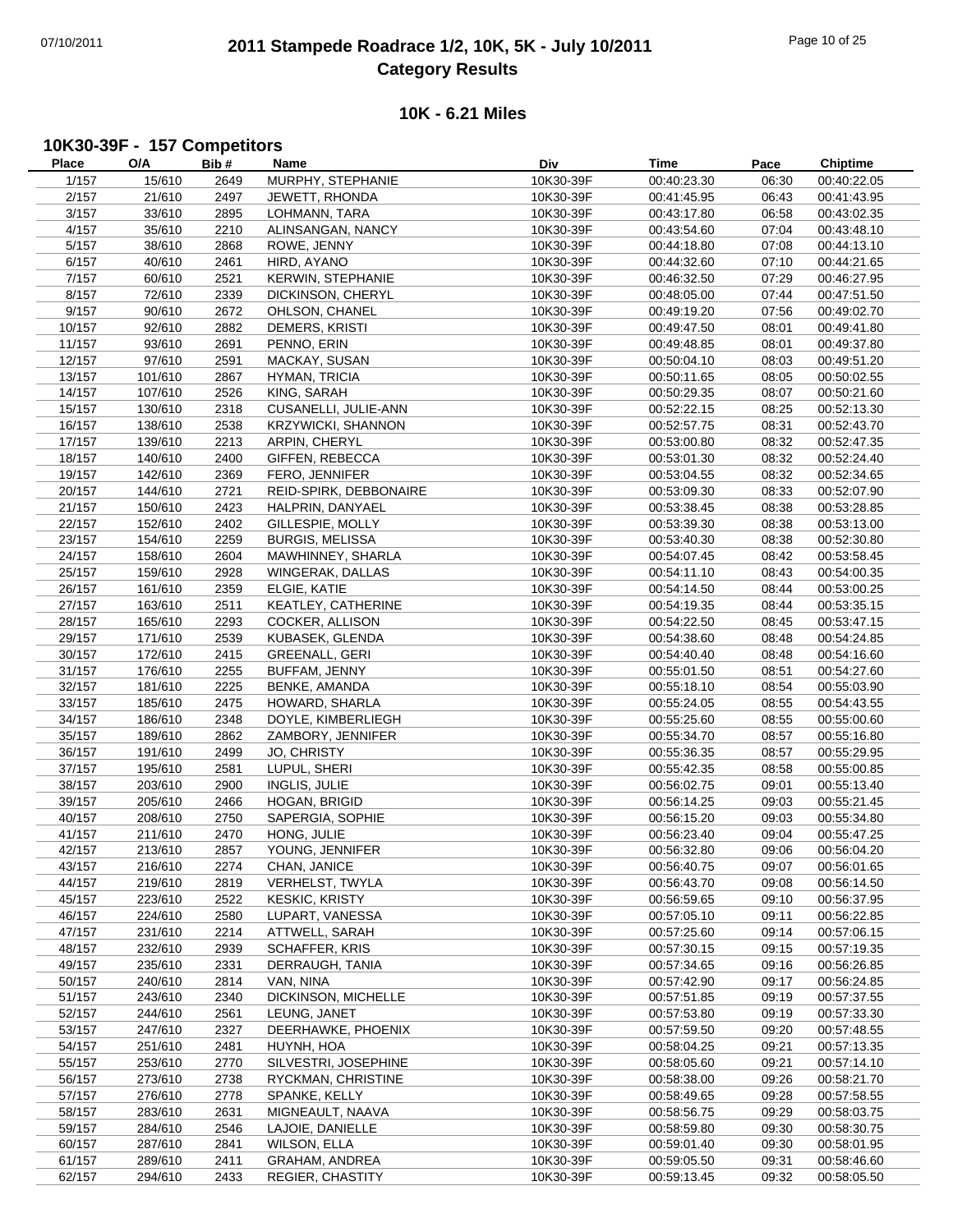## 07/10/2011 **2011 Stampede Roadrace 1/2, 10K, 5K - July 10/2011** Page 11 of 25 **Category Results**

#### **10K - 6.21 Miles**

## **10K30-39F - 157 Competitors**

| <b>Place</b> | O/A     | Bib# | Name                    | Div       | Time        | Pace  | <b>Chiptime</b> |
|--------------|---------|------|-------------------------|-----------|-------------|-------|-----------------|
| 63/157       | 295/610 | 2550 | LAW, JODIE              | 10K30-39F | 00:59:14.30 | 09:32 | 00:58:41.35     |
| 64/157       | 300/610 | 2642 | MOROZ, MARNIE           | 10K30-39F | 00:59:32.50 | 09:35 | 00:58:28.10     |
| 65/157       | 303/610 | 2365 | ETIENNE, MONIQUE        | 10K30-39F | 01:00:00.00 | 09:39 | 00:58:15.30     |
| 66/157       | 304/610 | 2215 | AWDE, JEN               | 10K30-39F | 01:00:03.75 | 09:40 | 00:58:59.70     |
| 67/157       | 305/610 | 2740 | SACREY BUTLER, JOHNNA   | 10K30-39F | 01:00:10.35 | 09:41 | 01:00:02.85     |
| 68/157       | 310/610 | 2283 | WHITE, CHRISTA          | 10K30-39F | 01:00:27.75 | 09:44 | 00:59:42.35     |
| 69/157       | 314/610 | 2876 | PAULSON, SHAUNA         | 10K30-39F | 01:00:40.80 | 09:46 | 01:00:05.95     |
| 70/157       | 316/610 | 2344 | DONALD, ANNA            | 10K30-39F | 01:00:43.35 | 09:46 | 01:00:25.45     |
|              |         |      | GONZALEZ, CAROLINA      | 10K30-39F |             |       |                 |
| 71/157       | 319/610 | 2406 |                         |           | 01:00:51.00 | 09:47 | 01:00:35.20     |
| 72/157       | 327/610 | 2221 | BATES-GROVER, LISA      | 10K30-39F | 01:01:23.85 | 09:53 | 01:00:47.45     |
| 73/157       | 328/610 | 2660 | NIELSEN, SANDRA         | 10K30-39F | 01:01:24.60 | 09:53 | 01:00:43.30     |
| 74/157       | 329/610 | 2578 | LUKINUK, ELIZABETH      | 10K30-39F | 01:01:28.05 | 09:53 | 01:00:55.65     |
| 75/157       | 338/610 | 2783 | STOCK, KELLY            | 10K30-39F | 01:01:41.65 | 09:56 | 01:00:51.95     |
| 76/157       | 339/610 | 2731 | ROMITI, MARIA           | 10K30-39F | 01:01:41.80 | 09:56 | 01:00:53.05     |
| 77/157       | 341/610 | 838  | STUART, SAMANTHA        | 10K30-39F | 01:01:46.55 | 09:56 | 01:00:58.90     |
| 78/157       | 346/610 | 2384 | FROST, AMANDA           | 10K30-39F | 01:01:56.70 | 09:58 | 01:00:17.20     |
| 79/157       | 347/610 | 2549 | LAUSCHER, REGAN         | 10K30-39F | 01:02:00.35 | 09:59 | 01:00:59.80     |
| 80/157       | 358/610 | 2772 | SKROVE, TAMMIE          | 10K30-39F | 01:02:23.65 | 10:02 | 01:01:22.00     |
| 81/157       | 363/610 | 2926 | FORTOWSKY, LINDSAY      | 10K30-39F | 01:02:35.40 | 10:04 | 01:02:27.60     |
| 82/157       | 366/610 | 2665 | O'BRIEN, ERIN           | 10K30-39F | 01:02:41.90 | 10:05 | 01:01:45.50     |
| 83/157       | 367/610 | 2309 | COWAN, LISA             | 10K30-39F | 01:02:42.20 | 10:05 | 01:01:45.30     |
| 84/157       | 368/610 | 2757 | SCHULTZ, KRISTEENA      | 10K30-39F | 01:02:42.25 | 10:05 | 01:01:37.40     |
| 85/157       | 369/610 | 2547 | LALACH, KRISTI          | 10K30-39F | 01:02:42.50 | 10:05 | 01:01:23.60     |
| 86/157       | 380/610 | 2222 | BAUER, KATY             | 10K30-39F | 01:03:09.20 | 10:10 | 01:02:02.65     |
|              |         |      |                         | 10K30-39F |             |       |                 |
| 87/157       | 382/610 | 2747 | SANCHEZ, CAROLINA       |           | 01:03:13.85 | 10:10 | 01:03:01.85     |
| 88/157       | 389/610 | 2709 | RAMDIN, SHANNON         | 10K30-39F | 01:03:27.30 | 10:13 | 01:02:27.30     |
| 89/157       | 391/610 | 2338 | DICKIE, MICHELLE        | 10K30-39F | 01:03:28.65 | 10:13 | 01:02:32.85     |
| 90/157       | 395/610 | 2653 | THOMAS, NEDINE          | 10K30-39F | 01:03:42.40 | 10:15 | 01:02:43.90     |
| 91/157       | 404/610 | 2294 | COISH, MICHELLE         | 10K30-39F | 01:04:11.60 | 10:20 | 01:03:18.30     |
| 92/157       | 407/610 | 2286 | CLAMP, AIA              | 10K30-39F | 01:04:19.00 | 10:21 | 01:03:46.10     |
| 93/157       | 409/610 | 2398 | GIFFEN, AMANDA          | 10K30-39F | 01:04:27.80 | 10:22 | 01:02:57.75     |
| 94/157       | 410/610 | 2748 | SANDERS, KERRI          | 10K30-39F | 01:04:29.15 | 10:23 | 01:03:56.65     |
| 95/157       | 418/610 | 2753 | <b>SCHAFFER, JACKIE</b> | 10K30-39F | 01:04:43.40 | 10:25 | 01:03:38.40     |
| 96/157       | 419/610 | 2813 | TWA, KERRIA             | 10K30-39F | 01:04:43.55 | 10:25 | 01:03:07.35     |
| 97/157       | 427/610 | 2307 | COULL, ADELE            | 10K30-39F | 01:05:02.10 | 10:28 | 01:04:09.10     |
| 98/157       | 428/610 | 2613 | MCGOVERN, CARA          | 10K30-39F | 01:05:07.00 | 10:29 | 01:04:28.05     |
| 99/157       | 430/610 | 2574 | LOVE, JENNIFER          | 10K30-39F | 01:05:13.30 | 10:30 | 01:03:37.80     |
| 100/157      | 431/610 | 2842 | WILSON, KRISTY          | 10K30-39F | 01:05:17.50 | 10:30 | 01:04:26.55     |
| 101/157      | 439/610 | 2230 | <b>BLAKE, KRISTY</b>    | 10K30-39F | 01:05:35.90 | 10:33 | 01:05:01.95     |
| 102/157      | 441/610 | 2880 | SIGOUIN, ISABELLE       | 10K30-39F | 01:05:37.75 | 10:34 | 01:04:15.45     |
| 103/157      | 443/610 | 2794 | TEDD, TAMARA            | 10K30-39F | 01:05:40.80 | 10:34 | 01:04:55.05     |
|              | 444/610 |      | <b>SNELL, DIANA</b>     |           |             |       |                 |
| 104/157      |         | 2775 |                         | 10K30-39F | 01:05:51.30 | 10:36 | 01:04:51.50     |
| 105/157      | 447/610 | 2730 | RODGER, KIMBERLY-ANNE   | 10K30-39F | 01:05:53.40 | 10:36 | 01:04:40.65     |
| 106/157      | 452/610 | 2582 | LUSINA, BETH            | 10K30-39F | 01:06:04.00 | 10:38 | 01:05:26.10     |
| 107/157      | 453/610 | 2438 | GIBSON, COLLETTE        | 10K30-39F | 01:06:08.20 | 10:38 | 01:05:30.60     |
| 108/157      | 458/610 | 2248 | BRAUNBERGER, DANA       | 10K30-39F | 01:06:17.05 | 10:40 | 01:05:49.80     |
| 109/157      | 459/610 | 2656 | NEWMAN, CANDACE         | 10K30-39F | 01:06:17.30 | 10:40 | 01:05:49.30     |
| 110/157      | 460/610 | 2319 | CZUCZMAN, JEANNINE      | 10K30-39F | 01:06:18.90 | 10:40 | 01:05:42.20     |
| 111/157      | 461/610 | 2696 | PIAMONTE, CECILIA       | 10K30-39F | 01:06:19.00 | 10:40 | 01:05:33.30     |
| 112/157      | 462/610 | 2824 | <b>VOREL, NICHOLE</b>   | 10K30-39F | 01:06:20.00 | 10:40 | 01:05:41.60     |
| 113/157      | 463/610 | 2376 | FLAIG, ANGELA           | 10K30-39F | 01:06:29.60 | 10:42 | 01:05:25.40     |
| 114/157      | 467/610 | 2375 | FISHER, SARA            | 10K30-39F | 01:06:38.00 | 10:43 | 01:05:49.90     |
| 115/157      | 470/610 | 2308 | COULTER, KATRINA        | 10K30-39F | 01:07:08.20 | 10:48 | 01:06:17.90     |
| 116/157      | 481/610 | 2212 | ANDERSON, CHRISTINE     | 10K30-39F | 01:07:43.95 | 10:54 | 01:06:37.20     |
| 117/157      | 482/610 | 2548 | LAROCQUE, ANNE-MICHELE  | 10K30-39F | 01:07:49.60 | 10:55 | 01:07:33.80     |
| 118/157      | 484/610 | 2669 | OCAMPO, AMANDA          | 10K30-39F | 01:08:19.75 | 11:00 | 01:07:06.05     |
| 119/157      | 488/610 | 2453 | HEYWOOD, MELANIE        | 10K30-39F | 01:08:53.05 | 11:05 | 01:08:12.20     |
| 120/157      | 500/610 | 2655 | NEMECEK, ANDREA         | 10K30-39F | 01:09:28.40 | 11:11 | 01:08:16.40     |
| 121/157      | 499/610 | 2301 | CONSTANT, JENNIFER      | 10K30-39F | 01:09:28.40 | 11:11 | 01:08:16.60     |
|              |         |      |                         |           |             |       |                 |
| 122/157      | 501/610 | 2278 | CHELAK, KRISTEN         | 10K30-39F | 01:09:29.95 | 11:11 | 01:08:11.60     |
| 123/157      | 503/610 | 2531 | KNUFF, COLLEEN          | 10K30-39F | 01:09:38.70 | 11:12 | 01:08:19.10     |
| 124/157      | 508/610 | 2586 | MACDONALD, JACQUELINE   | 10K30-39F | 01:09:57.00 | 11:15 | 01:08:54.85     |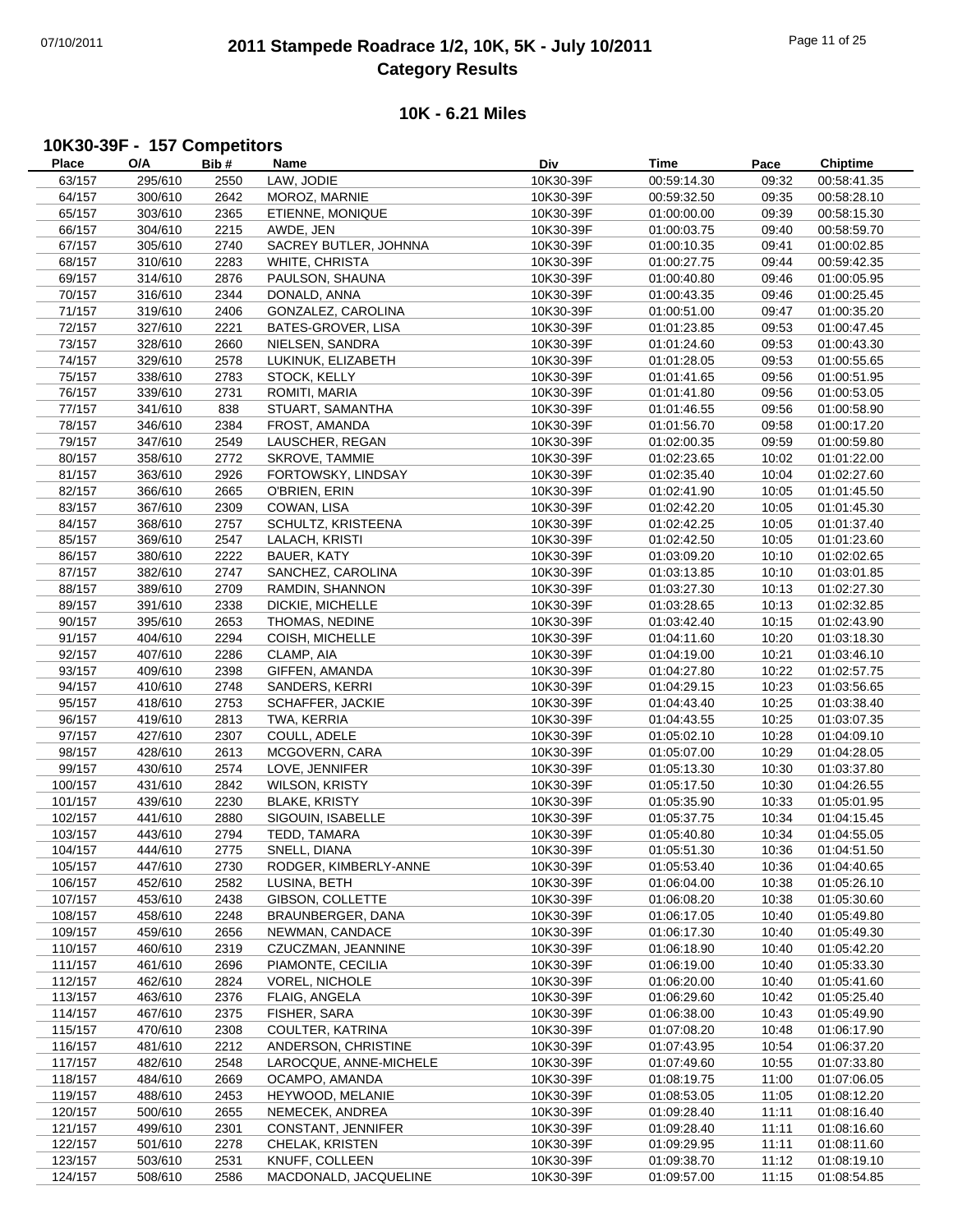## 07/10/2011 **2011 Stampede Roadrace 1/2, 10K, 5K - July 10/2011** Page 12 of 25 **Category Results**

#### **10K - 6.21 Miles**

## **10K30-39F - 157 Competitors**

| Place          | O/A                               | Bib#         | Name                          | Div                    | Time                       | Pace           | <b>Chiptime</b>            |
|----------------|-----------------------------------|--------------|-------------------------------|------------------------|----------------------------|----------------|----------------------------|
| 125/157        | 514/610                           | 2508         | KANSKI, AUDRA                 | 10K30-39F              | 01:10:24.00                | 11:20          | 01:08:52.80                |
| 126/157        | 525/610                           | 2816         | VAN ZWAAIJ, SONJA             | 10K30-39F              | 01:11:15.95                | 11:28          | 01:10:24.80                |
| 127/157        | 526/610                           | 2335         | DESILETS, JENNIFER            | 10K30-39F              | 01:11:16.40                | 11:28          | 01:10:24.90                |
| 128/157        | 529/610                           | 2233         | <b>BOIVIN, JULIE</b>          | 10K30-39F              | 01:11:31.00                | 11:30          | 01:10:41.90                |
|                |                                   |              |                               |                        |                            |                |                            |
| 129/157        | 533/610                           | 2866         | ARNOUX, DELANEY               | 10K30-39F              | 01:12:20.15                | 11:38          | 01:12:02.85                |
| 130/157        | 536/610                           | 2527         | KIRKPATRICK, ELLEN            | 10K30-39F              | 01:12:58.90                | 11:45          | 01:12:13.65                |
| 131/157        | 537/610                           | 2732         | ROQUE, CARLA                  | 10K30-39F              | 01:13:12.70                | 11:47          | 01:11:55.20                |
| 132/157        | 543/610                           | 2651         | MYRONYK, ANDREA               | 10K30-39F              | 01:13:49.10                | 11:53          | 01:12:17.80                |
| 133/157        | 547/610                           | 2873         | MOFFAT, ANGELA                | 10K30-39F              | 01:14:03.60                | 11:55          | 01:12:49.80                |
| 134/157        | 550/610                           | 2601         | MAINGAT, MICHELLE             | 10K30-39F              | 01:14:32.15                | 12:00          | 01:14:07.15                |
| 135/157        | 551/610                           | 2203         | ABEL, ALISON                  | 10K30-39F              | 01:14:57.85                | 12:04          | 01:13:27.25                |
| 136/157        | 559/610                           | 2700         | PIZARRO, GINA                 | 10K30-39F              | 01:15:42.10                | 12:11          | 01:06:46.65                |
| 137/157        | 560/610                           | 2705         | POWER, MELISSA                | 10K30-39F              | 01:15:46.60                | 12:12          | 01:14:50.75                |
| 138/157        | 561/610                           | 2894         | DANYLIW, BRENDA               | 10K30-39F              | 01:15:46.60                | 12:12          | 01:14:50.50                |
| 139/157        | 563/610                           | 2412         | GRAHAM METCALF, JENNIFER      | 10K30-39F              | 01:16:02.60                | 12:14          | 01:14:17.80                |
|                |                                   |              |                               |                        |                            |                |                            |
| 140/157        | 566/610                           | 2239         | BOURASSA, KELLY               | 10K30-39F              | 01:16:10.50                | 12:16          | 01:15:24.60                |
| 141/157        | 570/610                           | 2516         | JAMIESON, KELTIE              | 10K30-39F              | 01:17:10.85                | 12:25          | 01:15:36.25                |
| 142/157        | 573/610                           | 2782         | STEWART, KORI                 | 10K30-39F              | 01:17:59.25                | 12:33          | 01:15:40.55                |
| 143/157        | 574/610                           | 2416         | <b>GRENKOW, NICOLE</b>        | 10K30-39F              | 01:17:59.45                | 12:33          | 01:15:41.00                |
| 144/157        | 575/610                           | 2659         | NIELSEN, JANET                | 10K30-39F              | 01:18:25.55                | 12:37          | 01:17:37.65                |
| 145/157        | 577/610                           | 2774         | SNEDDON KENDRICK, ASTRID      | 10K30-39F              | 01:18:57.00                | 12:42          | 01:18:00.70                |
| 146/157        | 578/610                           | 2443         | MARQUEZ, JAIMEE               | 10K30-39F              | 01:19:16.95                | 12:46          | 01:17:32.35                |
| 147/157        | 581/610                           | 2343         | DOHERTY, SARA                 | 10K30-39F              | 01:20:10.90                | 12:54          | 01:19:22.30                |
| 148/157        | 584/610                           | 2477         | HUG, ANNE-LAURE               | 10K30-39F              | 01:20:25.00                | 12:56          | 01:19:08.80                |
| 149/157        | 594/610                           | 2587         | MACDONALD, KELLY              | 10K30-39F              | 01:22:34.60                | 13:17          | 01:22:34.60                |
| 150/157        | 595/610                           | 2241         | BOWMAN, BONNY                 | 10K30-39F              | 01:24:30.05                | 13:36          | 01:23:12.05                |
| 151/157        | 596/610                           | 2889         | MACDONALD, SANDRA             | 10K30-39F              | 01:24:39.20                | 13:37          | 01:23:15.75                |
|                |                                   |              |                               | 10K30-39F              |                            | 13:39          |                            |
| 152/157        | 597/610                           | 2490         | JAMES, DEBRA                  |                        | 01:24:48.00                |                | 01:23:12.20                |
| 153/157        | 598/610                           | 2514         | KELLY, DAWN                   | 10K30-39F              | 01:24:48.05                | 13:39          | 01:23:12.55                |
| 154/157        | 599/610                           | 2584         | LYLE, CHRISTY                 | 10K30-39F              | 01:25:48.20                | 13:48          | 01:25:21.60                |
| 155/157        | 601/610                           | 2382         | FREDERICKSON, SHANNON         | 10K30-39F              | 01:26:11.05                | 13:52          | 01:25:15.40                |
|                |                                   |              |                               |                        |                            |                |                            |
| 156/157        | 604/610                           | 2798         | THOMAS, JILL                  | 10K30-39F              | 01:37:47.60                | 15:44          | 01:37:07.90                |
| 157/157        | 608/610                           | 2888         | MACDONALD, LARA               | 10K30-39F              | 01:50:00.50                | 17:42          | 01:48:31.60                |
|                |                                   |              |                               |                        |                            |                |                            |
| <b>Place</b>   | 10K30-39M - 62 Competitors<br>O/A | Bib#         | Name                          | Div                    | <b>Time</b>                | Pace           | <b>Chiptime</b>            |
|                |                                   |              |                               |                        |                            |                |                            |
| 1/62           | 1/610                             | 2496         | JENSEN, SCOTT                 | 10K30-39M              | 00:33:48.15                | 05:26          | 00:33:48.15                |
| 2/62           | 3/610                             | 2761         | SELLERS, CORY                 | 10K30-39M              | 00:36:59.10                | 05:57          | 00:36:56.05                |
| 3/62           | 4/610                             | 2347         | DOWLING, SHAWN                | 10K30-39M              | 00:37:10.65                | 05:59          | 00:37:08.25                |
| 4/62           | 5/610                             | 2890         | MARCOTTE, KYLE                | 10K30-39M              | 00:37:47.25                | 06:05          | 00:37:46.80                |
| 5/62           | 6/610                             | 2333         | DESROCHERS, DARREN            | 10K30-39M              | 00:37:50.85                | 06:05          | 00:37:48.45                |
| 6/62           | 7/610                             | 2361         | ELLUM, CAMERON                | 10K30-39M              | 00:38:22.35                | 06:10          | 00:38:20.75                |
| 7/62           | 11/610                            | 2577         | LUKINUK, BRENDT               | 10K30-39M              | 00:39:00.75                | 06:16          | 00:38:58.40                |
| 8/62           | 20/610                            | 2826         | WANG, NICOLAS                 | 10K30-39M              | 00:41:19.05                | 06:39          | 00:41:15.70                |
| 9/62           | 28/610                            | 2487         | JACOBS, BRAD                  | 10K30-39M              | 00:42:43.30                | 06:52          | 00:42:41.25                |
| 10/62          | 31/610                            | 2624         | MEDWID, GREG                  | 10K30-39M              | 00:43:08.50                | 06:56          | 00:43:08.50                |
| 11/62          | 37/610                            | 2728         | ROBBINS, ROBIN                | 10K30-39M              | 00:44:07.75                | 07:06          | 00:43:54.80                |
| 12/62          | 39/610                            | 2362         | ENGLISH, JASON                | 10K30-39M              | 00:44:24.35                | 07:08          | 00:44:18.80                |
| 13/62          | 41/610                            | 2925         | CORRIN, SIMON                 | 10K30-39M              | 00:44:37.05                | 07:11          | 00:44:31.70                |
| 14/62          | 44/610                            | 2495         | JENKINS, KENT                 | 10K30-39M              | 00:44:54.80                | 07:13          | 00:44:34.20                |
|                | 48/610                            | 2860         |                               | 10K30-39M              |                            | 07:19          |                            |
| 15/62          |                                   |              | ZAHARA, RYAN                  |                        | 00:45:30.60                |                | 00:45:21.45                |
| 16/62          | 49/610                            | 2518         | KERR, IAN                     | 10K30-39M<br>10K30-39M | 00:45:32.70                | 07:20          | 00:45:15.80                |
| 17/62          | 50/610                            | 2462         | HIRD, MIKE                    |                        | 00:45:54.20                | 07:23          | 00:45:16.95                |
| 18/62          | 58/610                            | 2779         | ST.CROIX, CORY                | 10K30-39M              | 00:46:28.05                | 07:28          | 00:46:00.95                |
| 19/62          | 59/610                            | 2315         | <b>CULLINGHAM, MIKE</b>       | 10K30-39M              | 00:46:32.30                | 07:29          | 00:45:49.00                |
| 20/62          | 62/610                            | 2557         | LEGACY, FRANK                 | 10K30-39M              | 00:46:35.65                | 07:30          | 00:46:21.80                |
| 21/62          | 71/610                            | 2571         | LOTTERMOSER, RYAN             | 10K30-39M              | 00:47:50.95                | 07:42          | 00:46:51.75                |
| 22/62          | 73/610                            | 2870         | KING, SHANE                   | 10K30-39M              | 00:48:13.65                | 07:46          | 00:48:05.45                |
| 23/62          | 75/610                            | 2711         | RAMSEY, JASON                 | 10K30-39M              | 00:48:29.90                | 07:48          | 00:48:20.20                |
| 24/62          | 80/610                            | 2256         | <b>BUNTING, AARON</b>         | 10K30-39M              | 00:48:52.10                | 07:52          | 00:48:30.10                |
| 25/62          | 82/610                            | 2220         | <b>BARROW, RICHARD</b>        | 10K30-39M              | 00:48:53.95                | 07:52          | 00:48:34.55                |
| 26/62<br>27/62 | 87/610<br>95/610                  | 2410<br>2804 | GRADY, MATT<br>TIMOFFEE, RYAN | 10K30-39M<br>10K30-39M | 00:49:06.60<br>00:49:59.00 | 07:54<br>08:02 | 00:49:06.60<br>00:49:25.30 |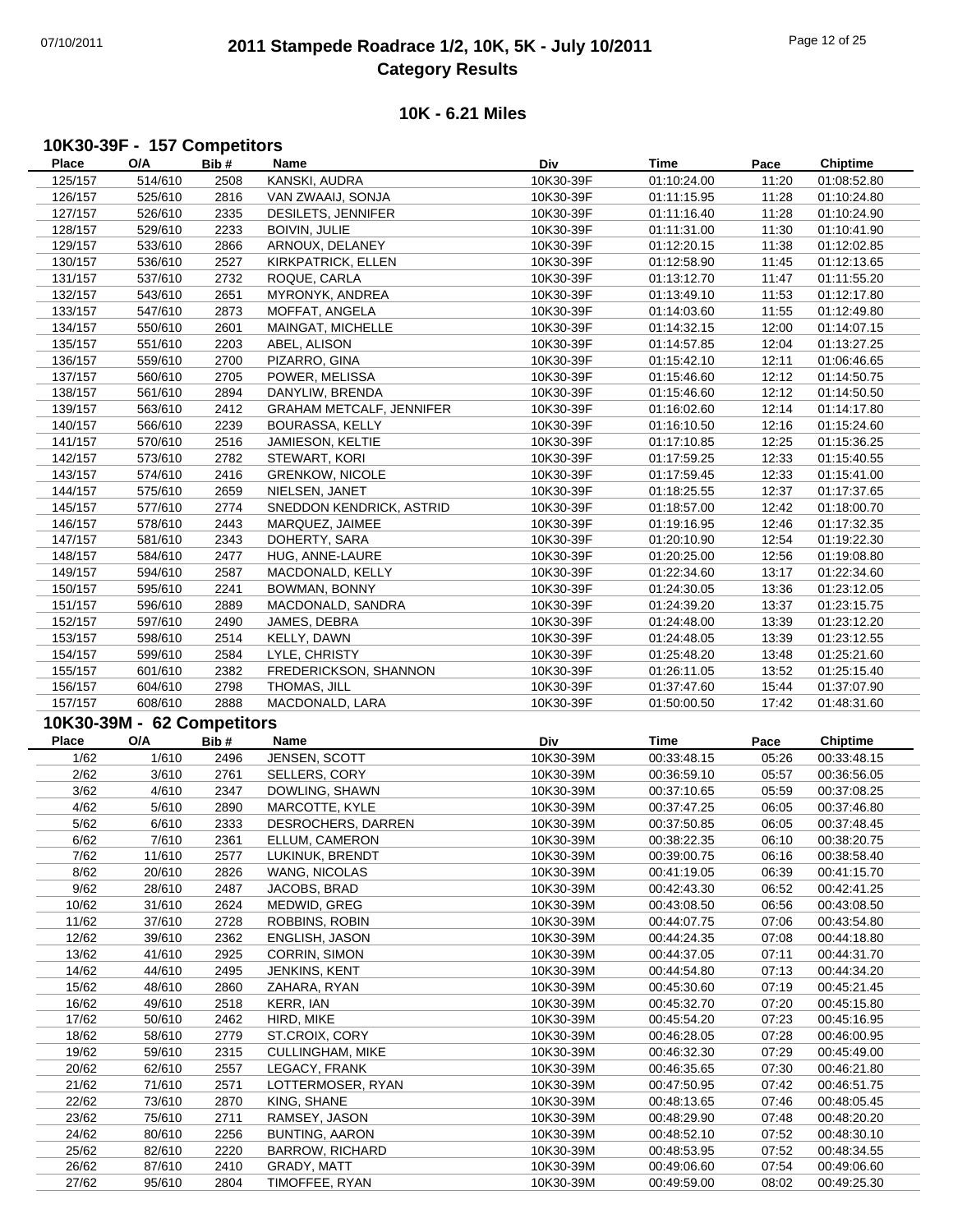## 07/10/2011 **2011 Stampede Roadrace 1/2, 10K, 5K - July 10/2011** Page 13 of 25 **Category Results**

#### **10K - 6.21 Miles**

#### **10K30-39M - 62 Competitors**

| Place          | O/A                        | Bib#         | Name                                     | Div                    | Time                       | Pace           | <b>Chiptime</b>            |
|----------------|----------------------------|--------------|------------------------------------------|------------------------|----------------------------|----------------|----------------------------|
| 28/62          | 100/610                    | 2537         | KRZYWICKI, JACEK                         | 10K30-39M              | 00:50:05.65                | 08:04          | 00:49:50.35                |
| 29/62          | 102/610                    | 2827         | WARD, ANDREW                             | 10K30-39M              | 00:50:13.45                | 08:05          | 00:49:51.95                |
| 30/62          | 103/610                    | 2588         | MACEDO, RICHARD                          | 10K30-39M              | 00:50:14.60                | 08:05          | 00:50:07.45                |
| 31/62          | 120/610                    | 2399         | GIFFEN, CHRIS                            | 10K30-39M              | 00:51:24.80                | 08:16          | 00:50:50.60                |
| 32/62          | 136/610                    | 2465         | HOGABOAM, KYLE                           | 10K30-39M              | 00:52:54.60                | 08:31          | 00:51:59.70                |
| 33/62          | 151/610                    | 2270         | CARR, CHRIS                              | 10K30-39M              | 00:53:39.20                | 08:38          | 00:53:12.10                |
|                |                            |              |                                          |                        |                            |                |                            |
| 34/62          | 162/610                    | 2941         | <b>COMPTON, KRIS</b>                     | 10K30-39M              | 00:54:16.90                | 08:44          | 00:53:19.45                |
| 35/62          | 170/610                    | 2760         | SEGARRA, MARK                            | 10K30-39M              | 00:54:34.25                | 08:47          | 00:54:04.25                |
| 36/62          | 173/610                    | 2429         | HAMMOND, SIMON                           | 10K30-39M              | 00:54:46.55                | 08:49          | 00:53:42.15                |
| 37/62          | 178/610                    | 2831         | <b>WEARE, KENT</b>                       | 10K30-39M              | 00:55:11.60                | 08:53          | 00:54:49.95                |
| 38/62          | 188/610                    | 2444         | HEAD, KEVIN                              | 10K30-39M              | 00:55:27.00                | 08:55          | 00:54:28.65                |
| 39/62          | 196/610                    | 2390         | GAGNON, ERIC                             | 10K30-39M              | 00:55:43.35                | 08:58          | 00:55:31.35                |
| 40/62          | 207/610                    | 2729         | ROBERTS, PAUL                            | 10K30-39M              | 00:56:15.10                | 09:03          | 00:55:24.65                |
| 41/62          | 212/610                    | 2509         | KAWAKAMI, JUN                            | 10K30-39M              | 00:56:23.70                | 09:04          | 00:55:46.90                |
| 42/62          | 225/610                    | 2454         | HEYWOOD, SEAN                            | 10K30-39M              | 00:57:05.55                | 09:11          | 00:56:22.30                |
| 43/62          | 233/610                    | 2512         | KEATLEY, JOSH                            | 10K30-39M              | 00:57:31.00                | 09:15          | 00:56:46.30                |
| 44/62          | 236/610                    | 2452         | HEWITT, SEAN                             | 10K30-39M              | 00:57:37.05                | 09:16          | 00:56:49.90                |
| 45/62          | 249/610                    | 2532         | KOKOTT, RYAN                             | 10K30-39M              | 00:58:02.75                | 09:20          | 00:56:32.55                |
| 46/62          | 250/610                    | 2739         | SABADO, JR                               | 10K30-39M              | 00:58:04.15                | 09:21          | 00:49:42.35                |
| 47/62          | 259/610                    | 2858         | YOUNG, KEVIN                             | 10K30-39M              | 00:58:13.10                | 09:22          | 00:58:04.90                |
| 48/62          | 291/610                    | 2594         | MACNAB, ALEX                             | 10K30-39M              | 00:59:07.75                | 09:31          | 00:58:38.55                |
| 49/62          | 322/610                    | 2942         | ZELLER, NEIL                             | 10K30-39M              | 01:01:08.10                | 09:50          | 01:00:40.45                |
| 50/62          | 335/610                    | 2723         | RESTAR, JAY                              | 10K30-39M              | 01:01:38.35                | 09:55          | 01:00:56.90                |
| 51/62          | 348/610                    | 2468         | HOLLMAN, LANDON                          | 10K30-39M              | 01:02:01.15                | 09:59          | 01:01:00.30                |
| 52/62          | 390/610                    | 2579         | LUNDEEN, DAVID                           | 10K30-39M              | 01:03:28.60                | 10:13          | 01:02:28.40                |
| 53/62          | 398/610                    | 2381         | FOURNIER, SEBASTIEN                      | 10K30-39M              | 01:03:54.30                | 10:17          | 01:03:48.60                |
| 54/62          | 399/610                    | 2310         | COYES, CHAD                              | 10K30-39M              | 01:03:57.35                | 10:17          | 01:03:44.70                |
|                |                            |              |                                          |                        |                            |                |                            |
| 55/62          | 412/610                    | 2745         | SALI, MATT                               | 10K30-39M              | 01:04:33.25                | 10:23          | 01:03:16.90                |
| 56/62          | 415/610                    | 2710         | RAMESSAR, RANDY                          | 10K30-39M              | 01:04:42.10                | 10:25          | 01:04:20.70                |
| 57/62          | 423/610                    | 2667         | O'GRADY, PAUL                            | 10K30-39M              | 01:04:58.75                | 10:27          | 01:03:29.30                |
| 58/62          | 466/610                    | 2764         | SHALALA, MARK                            | 10K30-39M              | 01:06:37.45                | 10:43          | 01:05:49.15                |
| 59/62          | 502/610                    | 2237         | BOUDREAU, HAROLD                         | 10K30-39M              | 01:09:30.45                | 11:11          | 01:08:12.05                |
|                |                            |              |                                          |                        |                            |                |                            |
| 60/62          | 549/610                    | 2796         | THIELSEN, IAN                            | 10K30-39M              | 01:14:30.00                | 11:59          | 01:14:17.80                |
| 61/62          | 600/610                    | 2243         | BOYES, PETER                             | 10K30-39M              | 01:25:48.20                | 13:48          | 01:25:20.85                |
| 62/62          | 610/610                    | 2883         | CHISHOLM, BRIAN                          | 10K30-39M              | 02:04:53.60                | 20:06          | 02:03:25.55                |
|                |                            |              |                                          |                        |                            |                |                            |
|                | 10K40-49F - 68 Competitors |              |                                          |                        |                            |                |                            |
| Place          | O/A                        | Bib#         | Name                                     | Div                    | <b>Time</b>                | Pace           | <b>Chiptime</b>            |
| 1/68           | 47/610                     | 2602         | MARINE, CHRYSTAL                         | 10K40-49F              | 00:45:25.40                | 07:18          | 00:45:06.90                |
| 2/68           | 66/610                     | 2918         | MULLIN INNES, CARRIE                     | 10K40-49F              | 00:47:16.05                | 07:36          | 00:46:54.40                |
| 3/68           | 69/610                     | 2863         | ZIA, KATE                                | 10K40-49F              | 00:47:44.35                | 07:41          | 00:47:39.45                |
| 4/68           | 148/610                    | 2540         | KUEHNER, MELISSA                         | 10K40-49F              | 00:53:21.15                | 08:35          | 00:52:52.95                |
| 5/68           | 156/610                    | 2908         | SALINAS, VERONIKA                        | 10K40-49F              | 00:53:54.65                | 08:40          | 00:53:52.55                |
| 6/68           | 168/610                    | 2285         | CHRUMKA, LYNNE                           | 10K40-49F              | 00:54:28.90                | 08:46          | 00:53:54.00                |
| 7/68           | 179/610                    | 2885         | GREEN, JOANNE                            | 10K40-49F              | 00:55:12.20                | 08:53          | 00:55:07.70                |
| 8/68           | 190/610                    | 2299         | CONLIN, ALISON                           | 10K40-49F              | 00:55:34.80                | 08:57          | 00:55:05.95                |
| 9/68           | 210/610                    | 1568         | KENNEDY, JEAN                            | 10K40-49F              | 00:56:22.40                | 09:04          | 00:52:34.90                |
| 10/68          | 217/610                    | 2235         | BOSCH, VONNIE                            | 10K40-49F              | 00:56:41.50                | 09:07          | 00:56:23.10                |
| 11/68          | 220/610                    | 2818         | VAREY, JENNIFER                          | 10K40-49F              | 00:56:45.50                | 09:08          | 00:55:33.00                |
| 12/68          | 222/610                    | 2589         | MACK-GRANGER, CHRISTINE                  | 10K40-49F              | 00:56:58.25                | 09:10          | 00:55:35.35                |
| 13/68          | 228/610                    | 2551         | LAYTON, KANDI                            | 10K40-49F              | 00:57:11.60                | 09:12          | 00:56:54.05                |
| 14/68          | 230/610                    | 2341         | DICKSON, LAURA                           | 10K40-49F              | 00:57:25.40                | 09:14          | 00:56:59.40                |
| 15/68          | 234/610                    | 2383         | FRERE SCHMIDT, RINKY                     | 10K40-49F              | 00:57:33.00                | 09:16          | 00:57:10.40                |
| 16/68          | 256/610                    | 2250         | <b>BROCK, MARSHA</b>                     | 10K40-49F              | 00:58:10.15                | 09:21          | 00:57:10.25                |
| 17/68          | 258/610                    | 2600         | MAIDMENT, TANYA                          | 10K40-49F              | 00:58:12.80                | 09:22          | 00:57:55.55                |
| 18/68          | 266/610                    | 2830         | WATTIE, LORRAINE                         | 10K40-49F              | 00:58:22.85                | 09:24          | 00:58:11.25                |
| 19/68          | 270/610                    | 2686         | PAWLUK, LARA                             | 10K40-49F              | 00:58:32.40                | 09:25          | 00:57:28.65                |
| 20/68          | 306/610                    | 2768         | SHLAH, DENA                              | 10K40-49F              | 01:00:12.90                | 09:41          | 00:59:56.20                |
| 21/68          | 307/610                    | 2351         | DRIEDGER, VAL                            | 10K40-49F              | 01:00:18.00                | 09:42          | 00:58:33.50                |
| 22/68          | 318/610                    | 2675         | OLSEN, LINDA                             | 10K40-49F              | 01:00:48.85                | 09:47          | 01:00:39.80                |
|                |                            |              |                                          |                        |                            |                |                            |
| 23/68          | 321/610                    | 2569         | LOHMANN, MARILYN                         | 10K40-49F              | 01:01:04.15                | 09:50          | 00:59:55.90                |
| 24/68<br>25/68 | 323/610<br>326/610         | 2931<br>2771 | CHRISTENSEN, JANIS<br>SKRIVANOS, KRISTIN | 10K40-49F<br>10K40-49F | 01:01:08.40<br>01:01:22.45 | 09:50<br>09:52 | 01:00:30.55<br>01:00:06.75 |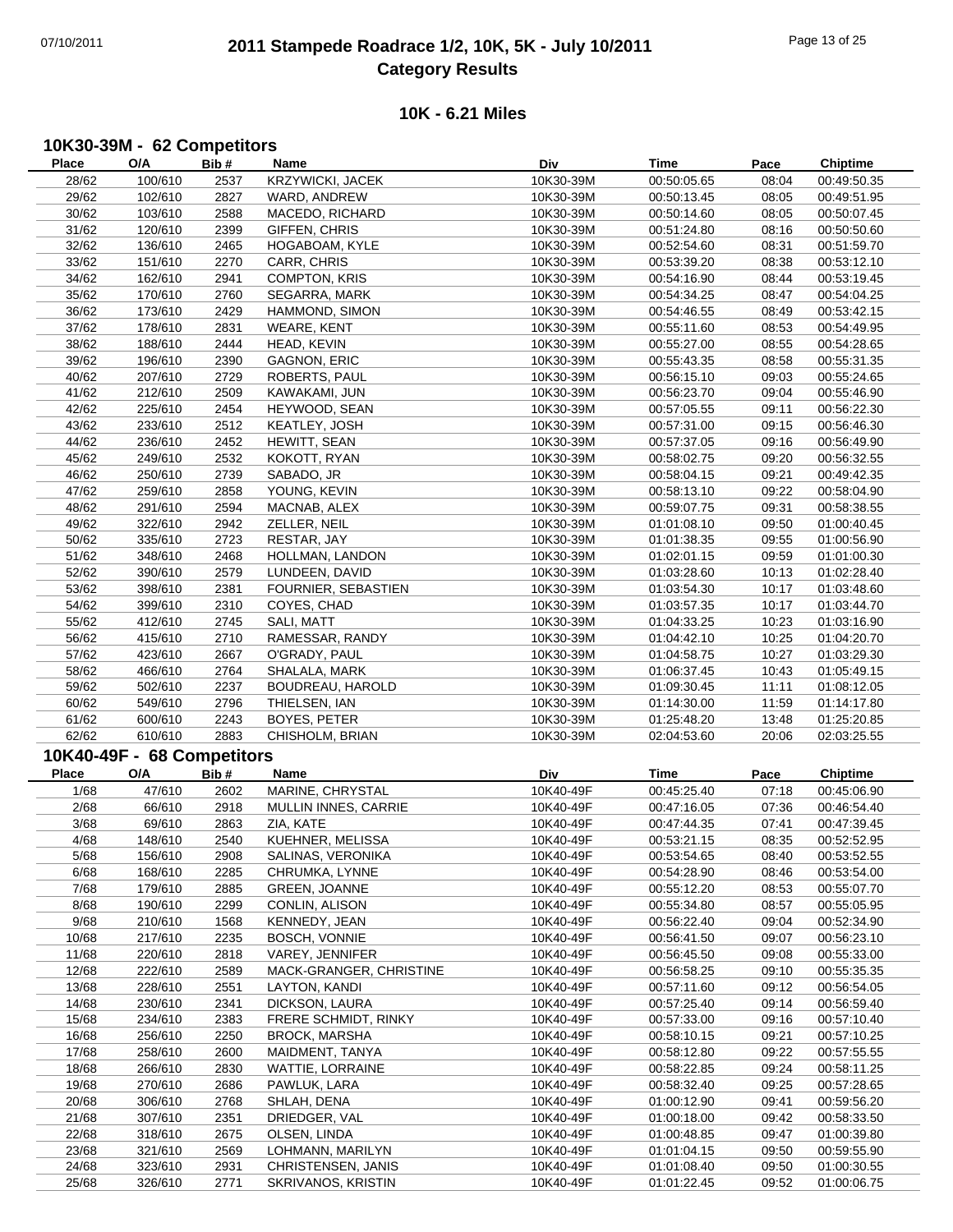## 07/10/2011 **2011 Stampede Roadrace 1/2, 10K, 5K - July 10/2011** Page 14 of 25 **Category Results**

#### **10K - 6.21 Miles**

# **10K40-49F - 68 Competitors**

| <b>Place</b> | O/A                        | Bib# | Name                     | Div       | Time        | Pace  | <b>Chiptime</b> |
|--------------|----------------------------|------|--------------------------|-----------|-------------|-------|-----------------|
| 26/68        | 336/610                    | 2795 | TEMPEL, CINDY            | 10K40-49F | 01:01:39.20 | 09:55 | 01:00:54.00     |
| 27/68        | 340/610                    | 2751 | SAVAGE, SONYA            | 10K40-49F | 01:01:44.15 | 09:56 | 01:01:41.40     |
| 28/68        | 355/610                    | 2807 | TOUGH, KRISTINE          | 10K40-49F | 01:02:15.70 | 10:01 | 01:01:38.80     |
| 29/68        | 359/610                    | 2337 | DICASTRI, JODY           | 10K40-49F | 01:02:27.95 | 10:03 | 01:00:52.40     |
| 30/68        | 371/610                    | 2678 | OWENS, CATHRYN           | 10K40-49F | 01:02:45.50 | 10:06 | 01:01:52.50     |
| 31/68        | 374/610                    | 2701 | PODRUZNY, TRACY          | 10K40-49F | 01:02:56.70 | 10:08 | 01:02:40.00     |
| 32/68        | 387/610                    | 2635 | MONT, SHELLY             | 10K40-49F | 01:03:25.20 | 10:12 | 01:02:15.30     |
| 33/68        | 394/610                    | 2284 | CHRISTOFFERSEN, MICHELLE | 10K40-49F | 01:03:36.70 | 10:14 | 01:03:23.15     |
| 34/68        | 401/610                    | 2817 | VANDEN DOOL, GRACE       | 10K40-49F | 01:04:07.50 | 10:19 | 01:03:58.40     |
| 35/68        | 408/610                    | 2684 | PATON, GILLIAN           | 10K40-49F | 01:04:21.30 | 10:21 | 01:03:56.35     |
| 36/68        | 425/610                    | 2408 | GOOLIAFF, SHAUNA         | 10K40-49F | 01:05:00.85 | 10:28 | 01:04:07.85     |
| 37/68        | 445/610                    | 2935 | RACKEL, LORI             | 10K40-49F | 01:05:53.15 | 10:36 | 01:05:13.90     |
| 38/68        | 446/610                    | 2933 | MOORE, DONNA             | 10K40-49F | 01:05:53.20 | 10:36 | 01:05:12.65     |
| 39/68        | 451/610                    | 2712 | RAWSON, KAREN            | 10K40-49F | 01:06:02.80 | 10:38 | 01:04:38.25     |
| 40/68        |                            |      |                          | 10K40-49F |             |       |                 |
|              | 455/610                    | 2457 | HILL, KELLY              | 10K40-49F | 01:06:11.10 | 10:39 | 01:05:33.20     |
| 41/68        | 464/610                    | 2785 | STREET, JUDY             |           | 01:06:32.95 | 10:42 | 01:05:30.05     |
| 42/68        | 465/610                    | 2391 | <b>GARDNER, PATRICIA</b> | 10K40-49F | 01:06:34.70 | 10:43 | 01:05:31.75     |
| 43/68        | 471/610                    | 2357 | EDDY, HEATHER            | 10K40-49F | 01:07:10.05 | 10:48 | 01:06:42.25     |
| 44/68        | 477/610                    | 2287 | CLANCY, DAWN             | 10K40-49F | 01:07:36.00 | 10:53 | 01:06:15.60     |
| 45/68        | 478/610                    | 2595 | MACNAUGHTON, CATHY       | 10K40-49F | 01:07:40.75 | 10:53 | 01:05:58.90     |
| 46/68        | 483/610                    | 2780 | STARR, JOY               | 10K40-49F | 01:07:55.60 | 10:56 | 01:06:32.40     |
| 47/68        | 487/610                    | 2639 | MORGAN, LINDA            | 10K40-49F | 01:08:43.35 | 11:03 | 01:07:24.00     |
| 48/68        | 489/610                    | 2612 | MCEACHERN, TRACY         | 10K40-49F | 01:09:02.55 | 11:07 | 01:07:34.75     |
| 49/68        | 490/610                    | 2216 | BAILEY, EVELYN           | 10K40-49F | 01:09:02.85 | 11:07 | 01:07:35.35     |
| 50/68        | 492/610                    | 2859 | YOUNG, LISA              | 10K40-49F | 01:09:15.60 | 11:09 | 01:08:43.85     |
| 51/68        | 504/610                    | 2786 | SULLIVAN, ANN            | 10K40-49F | 01:09:39.05 | 11:12 | 01:08:19.10     |
| 52/68        | 505/610                    | 2847 | WONG, WENDY              | 10K40-49F | 01:09:42.00 | 11:13 | 01:08:51.60     |
| 53/68        | 506/610                    | 2869 | KILDARE, CAROLYN         | 10K40-49F | 01:09:47.00 | 11:14 | 01:08:54.20     |
| 54/68        | 507/610                    | 2722 | REIMER, NORMA            | 10K40-49F | 01:09:56.90 | 11:15 | 01:08:49.10     |
| 55/68        | 511/610                    | 2679 | OWENS, JENNIFER          | 10K40-49F | 01:10:11.00 | 11:18 | 01:09:17.10     |
| 56/68        | 512/610                    | 2440 | HARVIE, VIRGINIA         | 10K40-49F | 01:10:19.15 | 11:19 | 01:08:57.95     |
| 57/68        | 516/610                    | 2467 | HOGG, SHELLEY            | 10K40-49F | 01:10:34.85 | 11:21 | 01:10:26.25     |
| 58/68        | 517/610                    | 2282 | CHOE, ELLIS              | 10K40-49F | 01:10:39.25 | 11:22 | 01:09:05.75     |
| 59/68        | 518/610                    | 2251 | <b>BROST, MAUREEN</b>    | 10K40-49F | 01:10:41.60 | 11:23 | 01:09:36.20     |
| 60/68        | 521/610                    | 2643 | MOUNTFORD, NIKKI         | 10K40-49F | 01:10:59.00 | 11:25 | 01:09:53.55     |
| 61/68        | 530/610                    | 2394 | GARSTAD, TINA            | 10K40-49F | 01:11:35.20 | 11:31 | 01:10:32.15     |
| 62/68        | 540/610                    | 2480 | HUTCHINSON, ANGELA       | 10K40-49F | 01:13:30.60 | 11:50 | 01:12:07.40     |
| 63/68        | 544/610                    | 2425 | HALWAS, COLLEEN          | 10K40-49F | 01:13:49.45 | 11:53 | 01:12:17.45     |
| 64/68        | 554/610                    | 2683 | PARSONS, LISA            | 10K40-49F | 01:15:26.05 | 12:08 | 01:14:15.25     |
| 65/68        | 564/610                    | 2875 | PARISH, SHARLYNN         | 10K40-49F | 01:16:05.90 | 12:15 | 01:14:26.00     |
| 66/68        | 576/610                    | 2312 | CRAWFORD, SUSAN          | 10K40-49F | 01:18:55.10 | 12:42 | 01:17:11.60     |
| 67/68        | 593/610                    | 2393 | <b>GARRIES, SHERRI</b>   | 10K40-49F | 01:22:30.95 | 13:17 | 01:21:15.35     |
| 68/68        | 609/610                    | 2887 | JESSIMAN, MEGHAN         | 10K40-49F |             | 17:43 |                 |
|              |                            |      |                          |           | 01:50:01.50 |       | 01:48:33.65     |
|              | 10K40-49M - 56 Competitors |      |                          |           |             |       |                 |
| Place        | O/A                        | Bib# | Name                     | Div       | <b>Time</b> | Pace  | <b>Chiptime</b> |
| 1/56         | 8/610                      | 2898 | CONERITY, BRIAN          | 10K40-49M | 00:38:22.45 | 06:10 | 00:38:21.35     |
| 2/56         | 10/610                     | 2566 | LINDLAND, KEVIN          | 10K40-49M | 00:38:47.10 | 06:14 | 00:38:47.10     |
| 3/56         | 22/610                     | 2614 | YOUNG, BRAD              | 10K40-49M | 00:41:54.15 | 06:44 | 00:41:52.55     |
| 4/56         | 24/610                     | 2697 | PIETERSMA, IAN           | 10K40-49M | 00:42:17.70 | 06:48 | 00:42:12.35     |
| 5/56         | 27/610                     | 2252 | BROVKIN, ALEXANDER       | 10K40-49M | 00:42:39.05 | 06:52 | 00:42:31.50     |
| 6/56         | 46/610                     | 2917 | GILLIES, CLAY            | 10K40-49M | 00:45:22.20 | 07:18 | 00:45:03.85     |
| 7/56         | 51/610                     | 2943 | <b>BROCKETT, SIMON</b>   | 10K40-49M | 00:45:55.75 | 07:23 | 00:45:55.75     |
| 8/56         | 56/610                     | 2808 | TRIMBLE, DEAN            | 10K40-49M | 00:46:19.65 | 07:27 | 00:46:00.85     |
| 9/56         | 57/610                     | 2372 | FILLIP, TODD             | 10K40-49M | 00:46:23.65 | 07:28 | 00:46:04.50     |
| 10/56        | 61/610                     | 2924 | HARDY, MARTIN            | 10K40-49M | 00:46:33.25 | 07:29 | 00:46:21.65     |
| 11/56        | 70/610                     | 2689 | PENA, LUIS               | 10K40-49M | 00:47:47.10 | 07:41 | 00:47:35.10     |
| 12/56        | 77/610                     | 2606 | MAZZOLANI, MARCO         | 10K40-49M | 00:48:37.70 | 07:49 | 00:48:16.90     |
| 13/56        | 78/610                     | 2419 | <b>GROMACK, STEVE</b>    | 10K40-49M | 00:48:40.70 | 07:50 | 00:48:02.40     |
| 14/56        | 83/610                     | 2417 | GRIECO, JOHN             | 10K40-49M | 00:48:56.10 | 07:52 | 00:48:22.85     |
| 15/56        | 88/610                     | 2677 | OUIMET, ROBERT           | 10K40-49M | 00:49:06.85 | 07:54 | 00:49:03.05     |
| 16/56        | 96/610                     | 2236 | BOTT, RAYMOND            | 10K40-49M | 00:50:00.90 | 08:03 | 00:49:46.05     |
| 17/56        | 106/610                    | 2460 | HINTON, DAREN            | 10K40-49M | 00:50:24.70 | 08:07 | 00:49:57.60     |
|              |                            |      |                          |           |             |       |                 |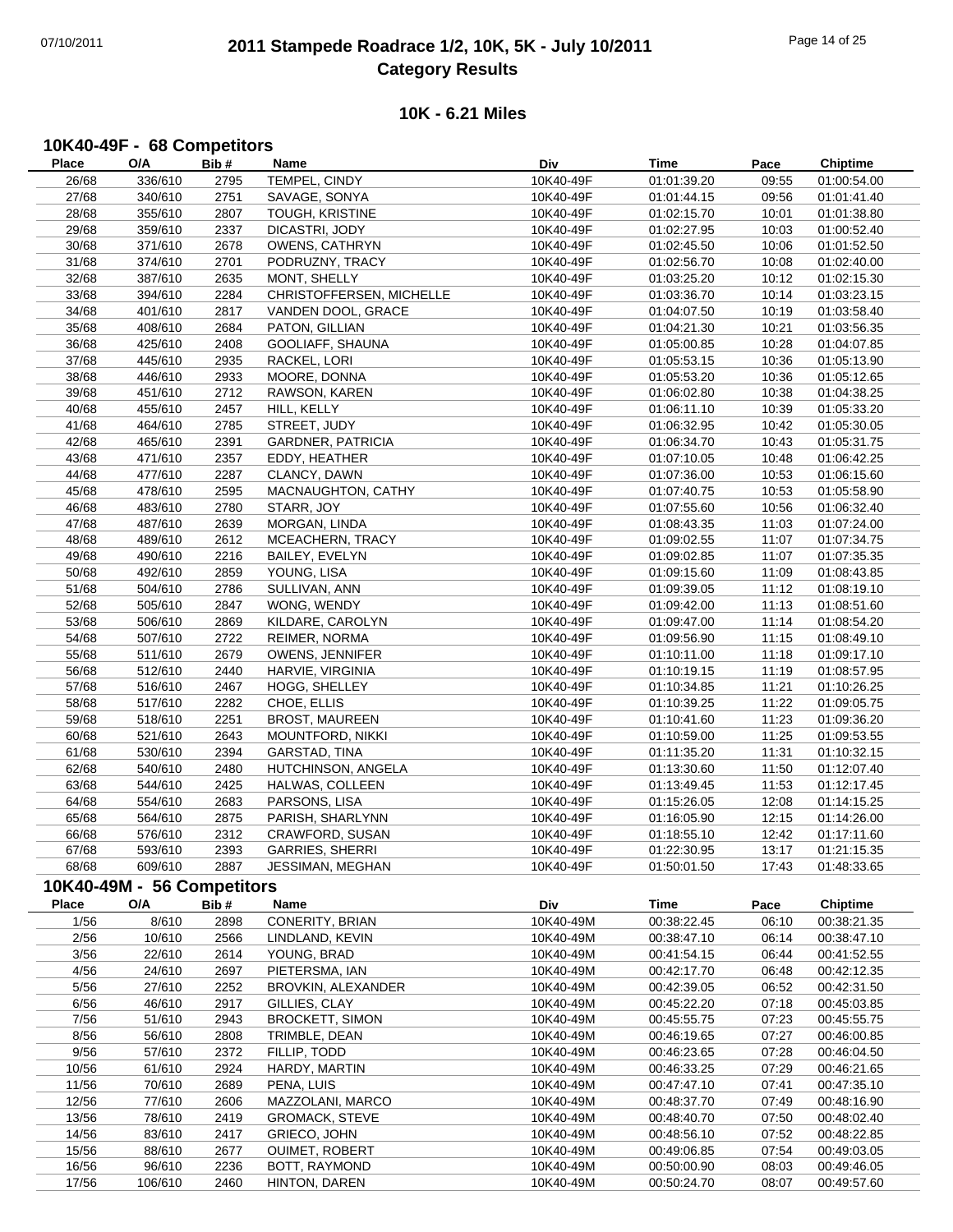## 07/10/2011 **2011 Stampede Roadrace 1/2, 10K, 5K - July 10/2011** Page 15 of 25 **Category Results**

#### **10K - 6.21 Miles**

#### **10K40-49M - 56 Competitors**

| Place        | O/A                        | Bib# | Name                    | Div       | <b>Time</b> | Pace  | <b>Chiptime</b> |
|--------------|----------------------------|------|-------------------------|-----------|-------------|-------|-----------------|
| 18/56        | 115/610                    | 2524 | KIM, RICHARD            | 10K40-49M | 00:51:02.90 | 08:13 | 00:49:29.85     |
| 19/56        | 124/610                    | 2432 | HARASYM, MICHAEL        | 10K40-49M | 00:51:45.30 | 08:20 | 00:51:13.00     |
| 20/56        | 125/610                    | 2777 | SOMMERFELD, MICHAEL     | 10K40-49M | 00:51:54.10 | 08:21 | 00:51:17.40     |
| 21/56        | 143/610                    | 2368 | FERO, IAN               | 10K40-49M | 00:53:04.85 | 08:32 | 00:52:33.55     |
| 22/56        | 155/610                    | 2389 | FUNK, RICHARD           | 10K40-49M | 00:53:48.00 | 08:39 | 00:53:04.80     |
| 23/56        | 157/610                    | 2892 | VASQUEZ, ALVARO         | 10K40-49M | 00:54:02.00 | 08:42 | 00:53:58.10     |
| 24/56        | 174/610                    | 2553 | LEDERHOS, GILBERT       | 10K40-49M | 00:54:50.15 | 08:49 | 00:54:03.95     |
| 25/56        | 184/610                    | 2823 | VOGEL, PAUL             | 10K40-49M | 00:55:23.00 | 08:55 | 00:54:38.50     |
| 26/56        | 187/610                    | 2349 | DOYLE, STEPHAN          | 10K40-49M | 00:55:25.80 | 08:55 | 00:55:00.30     |
| 27/56        | 194/610                    | 2320 | DA COSTA GOMEZ, FELIX   | 10K40-49M | 00:55:42.00 | 08:58 | 00:55:29.10     |
| 28/56        | 221/610                    | 2290 | CLARK, JON              | 10K40-49M | 00:56:51.45 | 09:09 | 00:55:56.75     |
| 29/56        | 242/610                    | 2261 | <b>BUSH, JAMES</b>      | 10K40-49M | 00:57:51.25 | 09:18 | 00:56:10.65     |
| 30/56        | 255/610                    | 2640 | <b>MORIN, ROBERT</b>    | 10K40-49M | 00:58:08.30 | 09:21 | 00:56:46.90     |
| 31/56        | 262/610                    | 2664 | <b>NORTON, NICK</b>     | 10K40-49M | 00:58:13.90 | 09:22 | 00:58:06.90     |
| 32/56        | 275/610                    | 2350 | DRIEDGER, KEVIN         | 10K40-49M | 00:58:47.15 | 09:27 | 00:57:03.35     |
| 33/56        | 277/610                    | 2562 | LEVEQUE, PETER          | 10K40-49M | 00:58:49.80 | 09:28 | 00:57:45.70     |
| 34/56        | 280/610                    | 2820 | <b>VICKERS, GARY</b>    | 10K40-49M | 00:58:53.15 | 09:28 | 00:58:17.05     |
| 35/56        | 288/610                    | 2626 | MELDRUM, DAN            | 10K40-49M | 00:59:01.60 | 09:30 | 00:57:49.00     |
| 36/56        | 296/610                    | 2944 | DEPALEZIEUX, ED         | 10K40-49M | 00:59:15.70 | 09:32 | 00:58:12.30     |
| 37/56        | 313/610                    | 2292 | CLARKE, ROB             | 10K40-49M | 01:00:35.95 | 09:45 | 01:00:17.00     |
| 38/56        | 324/610                    | 2932 | MCKEEN, DOUG            | 10K40-49M | 01:01:08.55 | 09:50 | 01:00:29.65     |
| 39/56        | 344/610                    | 2699 | PIRAUX, CHUCK           | 10K40-49M | 01:01:55.35 | 09:58 | 01:01:21.35     |
| 40/56        | 350/610                    | 2657 | NICKERSON, DUNCAN       | 10K40-49M | 01:02:07.35 | 10:00 | 01:00:56.75     |
| 41/56        | 353/610                    | 2463 | HOBBS, CURTIS           | 10K40-49M | 01:02:14.10 | 10:01 | 01:01:08.35     |
| 42/56        | 354/610                    | 2658 | NIELSEN, DOUG           | 10K40-49M | 01:02:14.25 | 10:01 | 01:01:07.95     |
| 43/56        | 357/610                    | 2791 | TAYLOR, DAVE            | 10K40-49M | 01:02:23.25 | 10:02 | 01:00:59.00     |
| 44/56        | 360/610                    | 2575 | LUFT, BRAD              | 10K40-49M | 01:02:28.50 | 10:03 | 01:00:51.60     |
| 45/56        | 383/610                    | 2638 | MORGAN, JAMES           | 10K40-49M | 01:03:15.45 | 10:11 | 01:01:56.00     |
| 46/56        | 416/610                    | 2896 | BOECHLER, CURT          | 10K40-49M | 01:04:42.10 | 10:25 | 01:03:23.10     |
| 47/56        | 435/610                    | 2633 | MILLER, RODERICK        | 10K40-49M | 01:05:25.85 | 10:32 | 01:04:51.65     |
| 48/56        | 479/610                    | 2596 | MACNAUGHTON, WALLY      | 10K40-49M | 01:07:41.30 | 10:53 | 01:05:59.65     |
| 49/56        | 491/610                    | 2356 | <b>DYKSTRA, RICK</b>    | 10K40-49M | 01:09:15.00 | 11:09 | 01:09:13.05     |
| 50/56        | 538/610                    | 2946 | SCHMIDT, RYAN           | 10K40-49M | 01:13:13.20 | 11:47 | 01:10:14.60     |
| 51/56        | 539/610                    | 2945 | CHRISTIANSEN, CAM       | 10K40-49M | 01:13:13.75 | 11:47 | 01:10:13.80     |
| 52/56        | 545/610                    | 2427 | HALWAS, DAVID           | 10K40-49M | 01:13:51.90 | 11:53 | 01:12:08.05     |
| 53/56        | 555/610                    | 2682 | PARSONS, DAN            | 10K40-49M | 01:15:27.05 | 12:08 | 01:14:15.85     |
| 54/56        | 565/610                    | 2874 | PARISH, RANDY           | 10K40-49M | 01:16:07.30 | 12:15 | 01:14:26.60     |
| 55/56        | 587/610                    | 2752 | <b>SCARLETT, PERRIE</b> | 10K40-49M | 01:20:58.40 | 13:02 | 01:19:35.25     |
| 56/56        | 605/610                    | 2902 | MATSUO, CAMERON         | 10K40-49M | 01:38:46.50 | 15:54 | 01:37:11.85     |
|              | 10K50-59F - 32 Competitors |      |                         |           |             |       |                 |
| <b>Place</b> | O/A                        | Bib# | Name                    |           | Time        |       | <b>Chiptime</b> |
|              |                            |      |                         | Div       |             | Pace  |                 |
| 1/32         | 131/610                    | 2386 | FUHR, LORRAINE          | 10K50-59F | 00:52:31.40 | 08:27 | 00:52:28.90     |
| 2/32         | 133/610                    | 2832 | WEBBER, BARB            | 10K50-59F | 00:52:43.40 | 08:29 | 00:52:39.30     |
| 3/32         | 135/610<br>227/610         | 2360 | ELLIOTT, JUDITH         | 10K50-59F | 00:52:50.50 | 08:30 | 00:52:26.60     |
| 4/32         |                            | 2304 | CONWAY, PATSY           | 10K50-59F | 00:57:10.00 | 09:12 | 00:57:02.50     |
| 5/32         | 241/610                    | 2693 | PERCIVAL, DONNA         | 10K50-59F | 00:57:47.30 | 09:18 | 00:57:35.00     |
| 6/32         | 261/610                    | 2263 | <b>BUTTS, VICKIE</b>    | 10K50-59F | 00:58:13.60 | 09:22 | 00:57:50.55     |
| 7/32         | 285/610                    | 2436 | HARRIMAN, SHELLEY       | 10K50-59F | 00:59:01.30 | 09:30 | 00:57:38.00     |
| 8/32         | 290/610                    | 2486 | <b>IWANCHUK, DIANE</b>  | 10K50-59F | 00:59:07.15 | 09:31 | 00:59:01.60     |
| 9/32         | 299/610                    | 2430 | HANNA, PAULETTE         | 10K50-59F | 00:59:29.55 | 09:34 | 00:59:05.60     |
| 10/32        | 302/610                    | 2623 | MEDING, ELAINE          | 10K50-59F | 00:59:51.05 | 09:38 | 00:59:26.75     |
| 11/32        | 361/610                    | 2280 | CHOATE, DEIRDRE         | 10K50-59F | 01:02:29.70 | 10:03 | 01:01:23.10     |
| 12/32        | 365/610                    | 2363 | ENTZ, CHARLENE          | 10K50-59F | 01:02:39.90 | 10:05 | 01:01:47.50     |
| 13/32        | 403/610                    | 2329 | DERBECKER, SUZANNE      | 10K50-59F | 01:04:11.50 | 10:20 | 01:03:40.45     |
| 14/32        | 406/610                    | 2695 | PHILLIPS, GLORY         | 10K50-59F | 01:04:17.65 | 10:21 | 01:03:56.80     |
| 15/32        | 429/610                    | 2451 | HEWITT, KAREN           | 10K50-59F | 01:05:10.55 | 10:29 | 01:04:12.65     |
| 16/32        | 449/610                    | 2456 | HILL, BARB              | 10K50-59F | 01:05:58.40 | 10:37 | 01:04:37.45     |
| 17/32        | 494/610                    | 2271 | CASSIDY, IVADELLE       | 10K50-59F | 01:09:23.45 | 11:10 | 01:08:40.65     |
| 18/32        | 495/610                    | 2229 | BERKENPAS, KAREN        | 10K50-59F | 01:09:24.25 | 11:10 | 01:08:59.85     |
| 19/32        | 523/610                    | 2397 | GETZ, KAREN             | 10K50-59F | 01:11:13.80 | 11:28 | 01:10:58.10     |
| 20/32        | 524/610                    | 2291 | CLARK, JOYCE            | 10K50-59F | 01:11:14.30 | 11:28 | 01:09:54.15     |
| 21/32        | 531/610                    | 2413 | GRAY, SHARON            | 10K50-59F | 01:11:41.30 | 11:32 | 01:10:47.65     |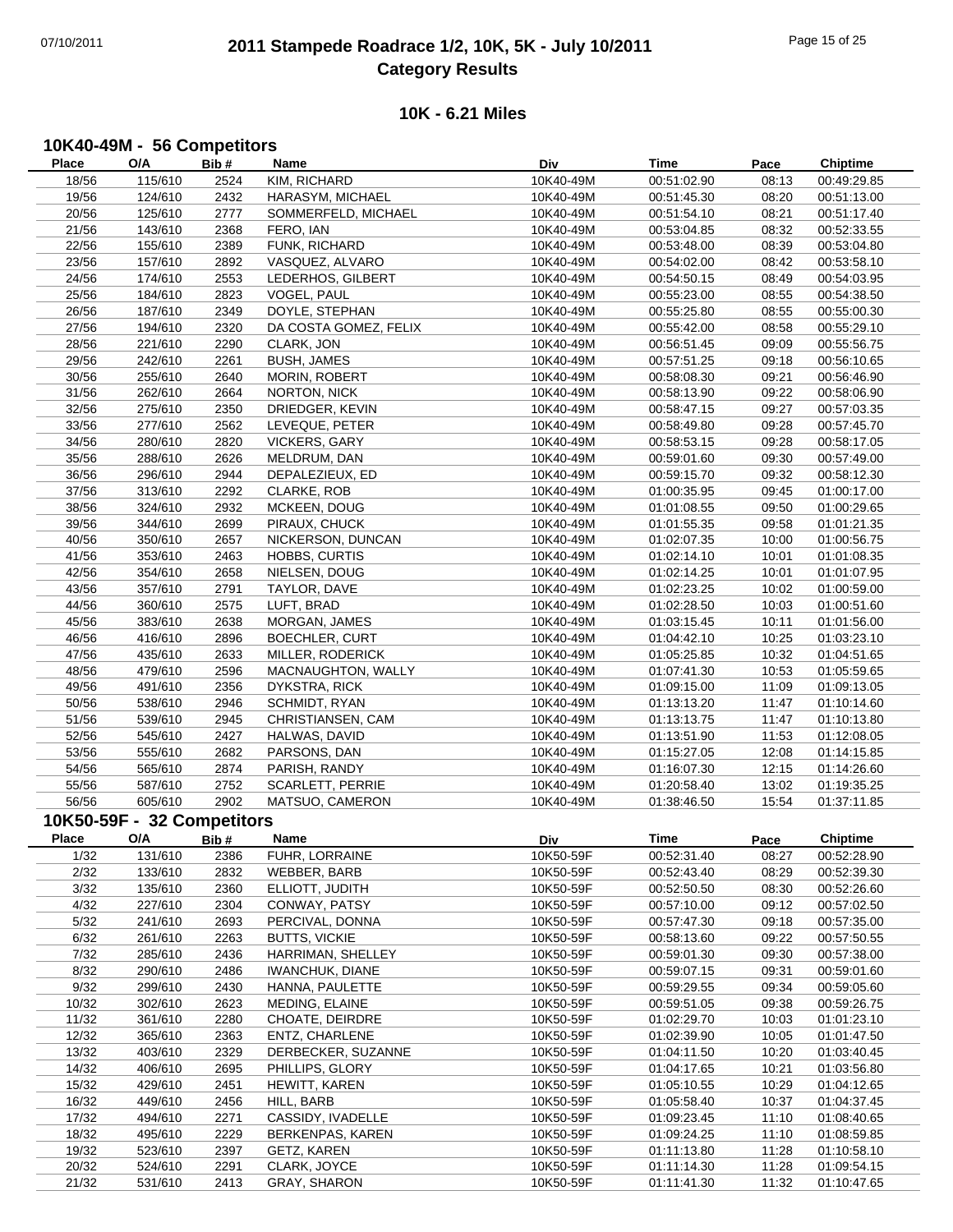## 07/10/2011 **2011 Stampede Roadrace 1/2, 10K, 5K - July 10/2011** Page 16 of 25 **Category Results**

#### **10K - 6.21 Miles**

#### **10K50-59F - 32 Competitors**

| Place | O/A                        | Bib# | Name                   | Div       | Time        | Pace  | <b>Chiptime</b> |
|-------|----------------------------|------|------------------------|-----------|-------------|-------|-----------------|
| 22/32 | 534/610                    | 2811 | TURNQUIST, PATRICIA    | 10K50-59F | 01:12:51.55 | 11:44 | 01:11:44.95     |
| 23/32 | 542/610                    | 2322 | DAVIS, DEBBIE          | 10K50-59F | 01:13:31.60 | 11:50 | 01:12:09.00     |
| 24/32 | 548/610                    | 2912 | JOHNSON, ANITA         | 10K50-59F | 01:14:20.70 | 11:58 | 01:13:02.75     |
| 25/32 | 557/610                    | 2704 | POWELL, JOANNE         | 10K50-59F | 01:15:30.30 | 12:09 | 01:14:20.00     |
| 26/32 | 568/610                    | 2919 | <b>BARRON, LOU</b>     | 10K50-59F | 01:16:32.40 | 12:19 | 01:15:23.75     |
| 27/32 | 580/610                    | 2884 | FOX, KATHLEEN          | 10K50-59F | 01:19:39.10 | 12:49 | 01:18:15.90     |
| 28/32 | 585/610                    | 2572 | LOUDON, EUNICE         | 10K50-59F | 01:20:25.35 | 12:56 | 01:19:08.35     |
| 29/32 | 586/610                    | 2321 | DA SILVA, JACI         | 10K50-59F | 01:20:40.95 | 12:59 | 01:19:14.55     |
| 30/32 | 603/610                    | 2610 | MCDONALD, CHERYL       | 10K50-59F | 01:27:15.10 | 14:02 | 01:27:08.20     |
| 31/32 | 606/610                    | 2694 | PERRIER, BRENDA        | 10K50-59F | 01:42:38.20 | 16:31 | 01:41:03.75     |
| 32/32 | 607/610                    | 2449 | HENRY, DAWN            | 10K50-59F | 01:44:56.65 | 16:54 | 01:44:25.85     |
|       | 10K50-59M - 42 Competitors |      |                        |           |             |       |                 |
|       |                            |      |                        |           |             |       |                 |
| Place | O/A                        | Bib# | Name                   | Div       | <b>Time</b> | Pace  | <b>Chiptime</b> |
| 1/42  | 25/610                     | 2401 | GILES, GRANT           | 10K50-59M | 00:42:22.50 | 06:49 | 00:42:21.40     |
| 2/42  | 29/610                     | 2502 | JOHNSON, KEN           | 10K50-59M | 00:42:44.85 | 06:53 | 00:42:43.25     |
| 3/42  | 32/610                     | 2854 | WYLLIE, DOUG           | 10K50-59M | 00:43:10.00 | 06:57 | 00:43:04.65     |
| 4/42  | 42/610                     | 2226 | BENZ, WAYNE            | 10K50-59M | 00:44:37.90 | 07:11 | 00:44:26.40     |
| 5/42  | 52/610                     | 2846 | WONG, TED              | 10K50-59M | 00:45:58.30 | 07:24 | 00:45:28.00     |
| 6/42  | 55/610                     | 2865 | ZORNIAK, MIKE          | 10K50-59M | 00:46:14.90 | 07:26 | 00:46:03.70     |
| 7/42  | 85/610                     | 2797 | THOBANE, MOTIANE       | 10K50-59M | 00:49:05.95 | 07:54 | 00:49:05.00     |
| 8/42  | 89/610                     | 2473 | HOPKINS, ERIC          | 10K50-59M | 00:49:18.60 | 07:56 | 00:49:02.35     |
| 9/42  | 99/610                     | 2298 | CONGDON, RICK          | 10K50-59M | 00:50:05.45 | 08:03 | 00:50:01.20     |
| 10/42 | 112/610                    | 2718 | REID, DANIEL           | 10K50-59M | 00:50:44.80 | 08:10 | 00:49:39.95     |
| 11/42 | 114/610                    | 2618 | MCLEOD, RICK           | 10K50-59M | 00:50:56.15 | 08:12 | 00:50:51.05     |
| 12/42 | 123/610                    | 2615 | MCLEAN, DOUGLAS        | 10K50-59M | 00:51:42.45 | 08:19 | 00:51:24.15     |
| 13/42 | 145/610                    | 2878 | SMITH, KEVIN           | 10K50-59M | 00:53:09.95 | 08:33 | 00:52:04.85     |
| 14/42 | 153/610                    | 2513 | <b>KEELING, JAMES</b>  | 10K50-59M | 00:53:39.90 | 08:38 | 00:52:11.50     |
| 15/42 | 200/610                    | 2637 | MOORE, JOHN            | 10K50-59M | 00:55:53.40 | 08:59 | 00:55:43.20     |
| 16/42 | 201/610                    | 2611 | MCDONALD, JOHN         | 10K50-59M | 00:56:00.25 | 09:01 | 00:55:28.65     |
| 17/42 | 229/610                    | 2455 | HILDEBRANDT, DALE      | 10K50-59M | 00:57:19.95 | 09:13 | 00:56:02.45     |
| 18/42 | 238/610                    | 2741 | SADLER, JONATHAN       | 10K50-59M | 00:57:38.10 | 09:16 | 00:56:27.80     |
| 19/42 | 237/610                    | 2209 | AIELLO, ROBERT         | 10K50-59M | 00:57:38.10 | 09:16 | 00:56:08.55     |
| 20/42 | 245/610                    | 2755 | <b>SCHALIN, GERRY</b>  | 10K50-59M | 00:57:56.20 | 09:19 | 00:56:31.30     |
| 21/42 | 265/610                    | 2242 | BOYD, GORDON           | 10K50-59M | 00:58:22.70 | 09:24 | 00:57:50.40     |
| 22/42 | 271/610                    | 2787 | SURTEES, JEFF          | 10K50-59M | 00:58:35.20 | 09:26 | 00:57:46.75     |
| 23/42 | 281/610                    | 2289 | CLARK, JAMIE           | 10K50-59M | 00:58:53.65 | 09:29 | 00:58:34.85     |
| 24/42 | 286/610                    | 2559 | LEITENBERGER, HARVEY   | 10K50-59M | 00:59:01.30 | 09:30 | 00:58:57.40     |
|       |                            |      |                        |           | 00:59:08.50 |       |                 |
| 25/42 | 292/610                    | 2834 | WEGENER, DON           | 10K50-59M |             | 09:31 | 00:58:55.25     |
| 26/42 | 293/610                    | 2231 | <b>BLOKLAND, EMILE</b> | 10K50-59M | 00:59:09.05 | 09:31 | 00:58:56.35     |
| 27/42 | 301/610                    | 2244 | BOYLE, KEVIN           | 10K50-59M | 00:59:40.75 | 09:36 | 00:58:39.05     |
| 28/42 | 308/610                    | 2447 | HENDERSON, JIM         | 10K50-59M | 01:00:18.90 | 09:42 | 00:59:32.25     |
| 29/42 | 311/610                    | 2913 | <b>HAMILTON, MYLES</b> | 10K50-59M | 01:00:31.60 | 09:44 | 01:00:02.20     |
| 30/42 | 325/610                    | 2688 | PEARSON, ROBERT        | 10K50-59M | 01:01:11.45 | 09:51 | 01:00:01.75     |
| 31/42 | 330/610                    | 2313 | CRUXTON, BOB           | 10K50-59M | 01:01:30.30 | 09:54 | 01:00:27.50     |
| 32/42 | 356/610                    | 2330 | DERKSEN, GARY          | 10K50-59M | 01:02:21.05 | 10:02 | 01:02:04.95     |
| 33/42 | 372/610                    | 2692 | PENNY, GEORGE          | 10K50-59M | 01:02:50.00 | 10:07 | 01:01:43.75     |
| 34/42 | 375/610                    | 2385 | FUHR, KRIS             | 10K50-59M | 01:02:57.80 | 10:08 | 01:02:40.60     |
| 35/42 | 402/610                    | 2247 | <b>BRANTER, KEITH</b>  | 10K50-59M | 01:04:10.65 | 10:20 | 01:02:45.75     |
| 36/42 | 411/610                    | 2441 | HAWTHORNE, BRIAN       | 10K50-59M | 01:04:30.30 | 10:23 | 01:04:15.15     |
| 37/42 | 421/610                    | 2541 | KUHL, GREG             | 10K50-59M | 01:04:50.90 | 10:26 | 01:04:41.60     |
| 38/42 | 426/610                    | 2910 | MCGEACHIE, FRANK       | 10K50-59M | 01:05:01.00 | 10:28 | 01:04:02.30     |
| 39/42 | 520/610                    | 2520 | <b>KERWIN, KEN</b>     | 10K50-59M | 01:10:58.35 | 11:25 | 01:10:00.05     |
| 40/42 | 535/610                    | 2439 | HART, GERRY            | 10K50-59M | 01:12:51.70 | 11:44 | 01:11:45.20     |
| 41/42 | 546/610                    | 2300 | CONLIN, RON            | 10K50-59M | 01:14:03.00 | 11:55 | 01:13:31.80     |
| 42/42 | 569/610                    | 2346 | DOORNBOS, RONALD       | 10K50-59M | 01:16:33.50 | 12:19 | 01:15:24.25     |
|       | 10K60-69F - 4 Competitors  |      |                        |           |             |       |                 |
| Place | O/A                        | Bib# | Name                   | Div       | <b>Time</b> |       | <b>Chiptime</b> |
|       |                            |      |                        | 10K60-69F |             | Pace  |                 |
| 1/4   | 254/610                    | 2802 | TIMOFFEE, HELEN        |           | 00:58:06.60 | 09:21 | 00:57:33.90     |
| 2/4   | 450/610                    | 2726 | RINGDAHL, SARAH        | 10K60-69F | 01:06:01.50 | 10:37 | 01:05:25.35     |
| 3/4   | 562/610                    | 2535 | KORT, HEATHER          | 10K60-69F | 01:15:59.25 | 12:14 | 01:15:22.75     |

4/4 571/610 2828 WARD, KAREN 10K60-69F 01:17:34.70 12:29 01:15:46.70